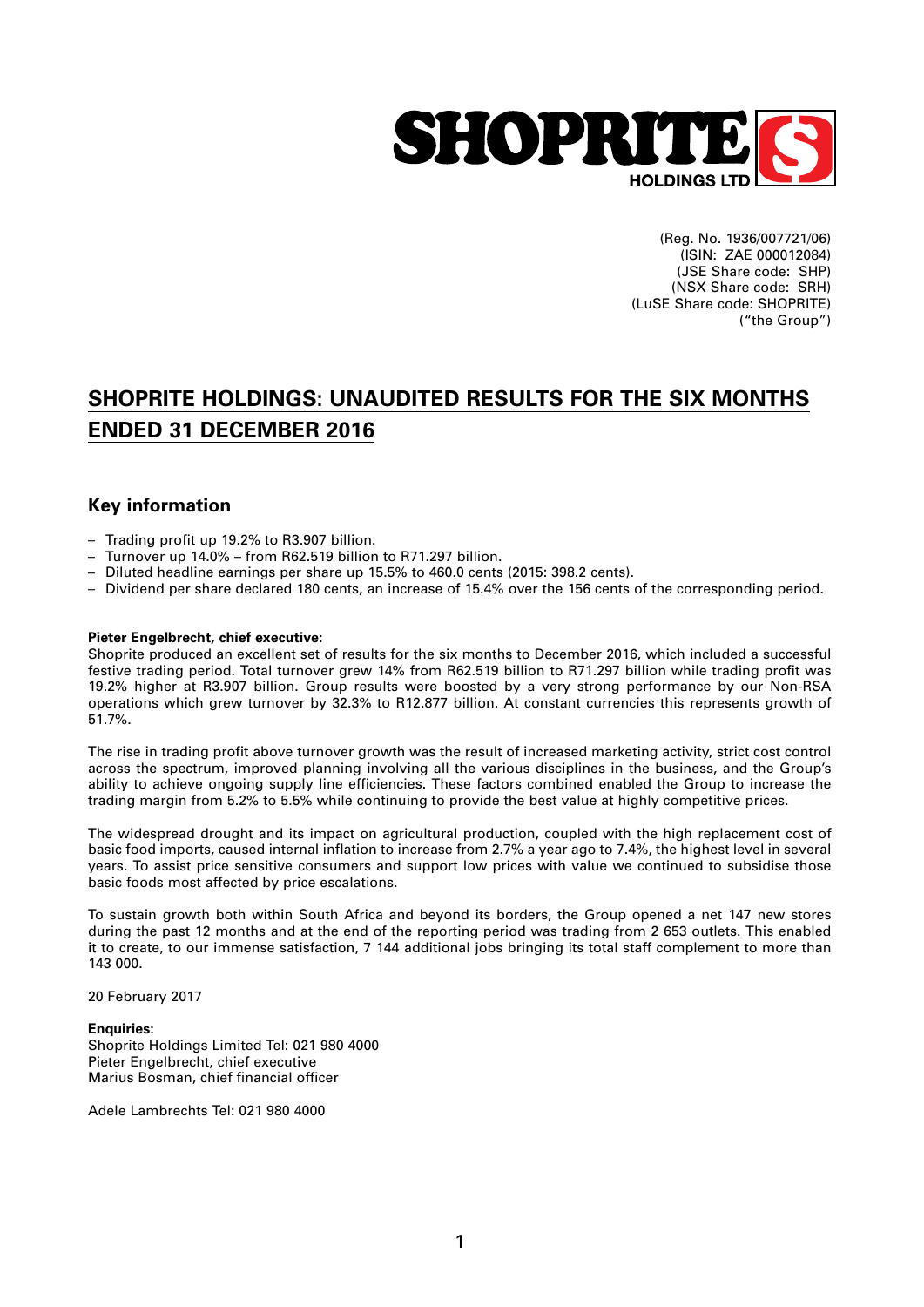## **OPERATING ENVIRONMENT**

The Group proved highly resilient in the weakened economic environment which impacted especially lowerincome South Africans throughout the review period. The drought caused material price escalations especially in the case of basic commodities while fuel price increases and other cost-of-living expenses put further pressure on disposable income. The drought also affected several of the Group's markets in Africa such as Zambia, where it effectively countered increased competition from other, mainly South African retailers. A positive is that the summer rainfall areas have experienced some good early rains and it does appear to have eased the severe conditions somewhat. Other African markets such as Angola and Nigeria on which the Group has a particular focus, proved buoyant despite the oil-price collapse and a consequent lack of foreign currency.

## **COMMENTS ON THE RESULTS**

### **Statement of Comprehensive Income**

#### *Total turnover*

Total turnover for the Shoprite Group increased by 14.0% for the six months to December 2016 – from R62.52 billion to R71.30 billion. Growth on a like-for-like basis was 8.6%. Supermarkets RSA reported turnover growth of 10.7% and, on a like-for-like basis, of 7.4% while Supermarkets Non-RSA recorded sales growth of 32.3% and a like-forlike growth of 14.2%. At constant currency rates Supermarkets Non-RSA sales increased by 51.7%.

#### *Expenses*

Total expenses increased by 12.6% which was lower than the sales growth of 14.0%. Depreciation and amortisation as well as the increase in the cost of operating leases grew at a slower rate than turnover, mainly because of fewer new stores being opened. However, the spend on the refurbishment of existing stores and on information technology is continuing. During the 12 months a net 51 supermarkets, 24 furniture stores and 50 LiquorShop outlets were opened.

Escalations in expenses such as security, electricity and other energy costs were beyond the control of the Group. They were nevertheless monitored as carefully as possible.

#### *Trading margin*

The trading margin increased from 5.24% to 5.48%. This margin reflects the effects of real growth in turnover as well as of investment in new stores and in the supply-chain infrastructure. During this six months the Group changed its accounting policy with respect to the treatment of advertising rebates with certain rebates relating to advertising now being deducted from the purchase price of goods. See note 9 in this announcement for more detail.

#### *Exchange rate losses*

The Group recorded an exchange rate loss of R188 million against a profit of R11 million in the corresponding period. This was partly due to the devaluation of certain non-RSA currencies against the US\$ and the rand during the period under review with the resultant effect on short-term loan balances. In addition, the rand also strengthened against the US\$ with the result that a loss was also recorded on US\$ balances held in South Africa as well as certain forward foreign exchange contracts.

#### *Finance cost and interest received*

Net interest expense, when compared to the corresponding period, decreased due to an improvement in cash flow from an improvement in net working capital. For the convertible bonds issued, IFRS requires that interest be calculated at a rate that approximates a market-related vanilla bond rate. For the six months under review this amounted to a calculated interest expense of R202 million compared to the actual interest paid of R143 million.

### **Statement of Financial Position**

#### *Property, plant and equipment and intangible assets*

The increase is due to the investment in a net 133 new corporate outlets, vacant land purchased for strategic purposes, investment in information technology to support inventory management, distribution centre developments as well as normal asset replacements.

#### *Cash and cash equivalents and bank overdrafts*

The decrease in cash at the reporting date resulted from the purchase of US\$ Index Linked Angolan Government bonds to the value of R770 million during this six months. This was done as a hedge against a possible devaluation of the Angolan kwanza. In addition, the calendar month closed before the accounting month-end date, with the result that some creditors were paid before cut-off. Capital expenditure for the six months was on par with that of the corresponding six months.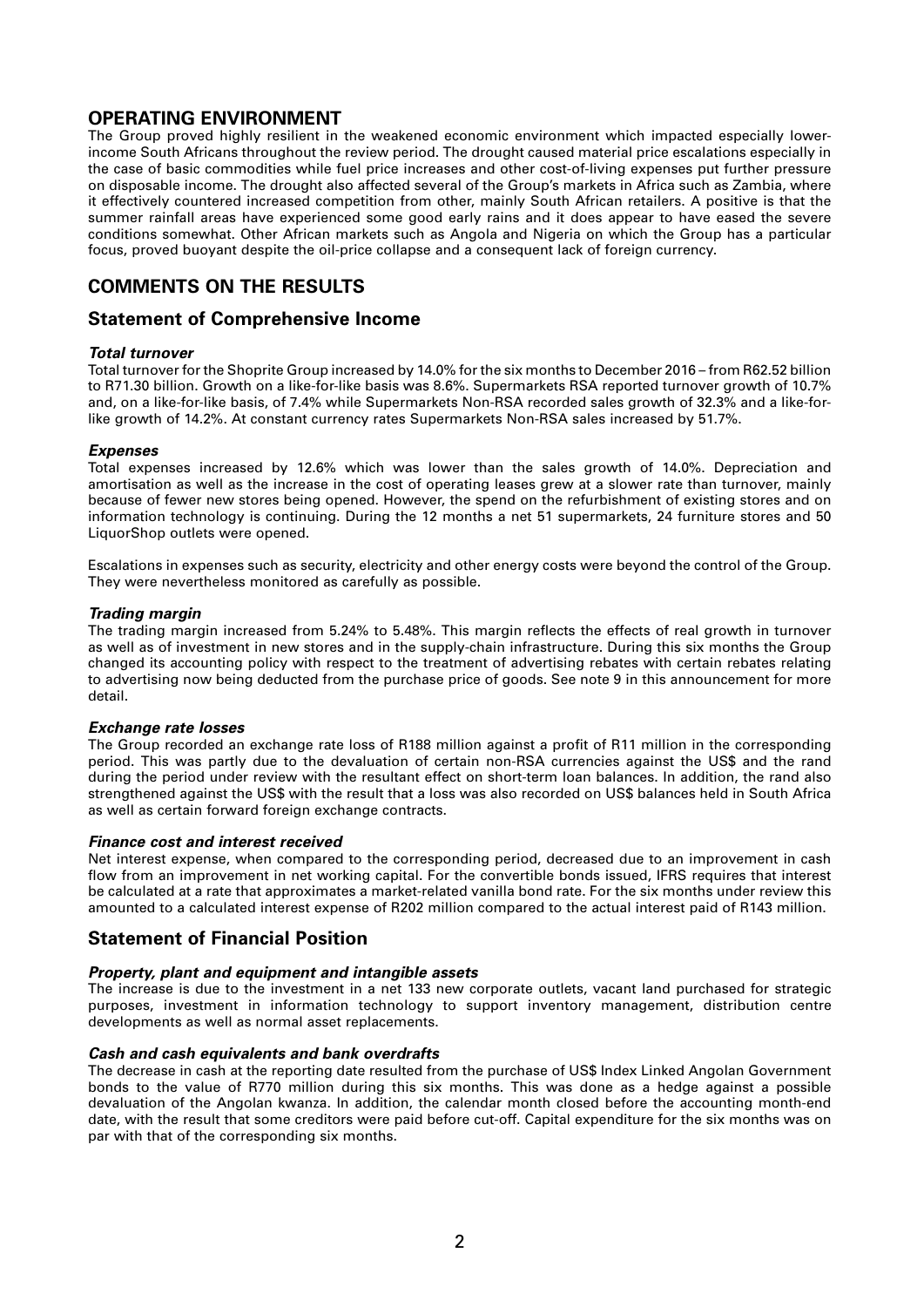### *Inventory*

The increase in inventory is due to the provisioning of the net 133 new corporate outlets as well as the increased capacity created in some of the distribution centres. Management is also actively pursuing reducing inefficient stock holding at branch level and the increase of 9.4%, much lower than turnover growth, shows some progress is being made.

#### *Trade and other payables*

Trade and other payables show a decrease of 2.6% on the previous year when the calendar month also closed before the accounting month-end date, with the result that creditors were paid before cut-off. This small reduction goes hand in hand with inventory that increased less than the growth in turnover.

#### *Borrowings*

The convertible bonds that are redeemable on 3 April 2017 are now reflected under current liabilities.

### **NUMBER OF OUTLETS DECEMBER 2016**

|                                 |                 | <b>12 MONTHS</b> |                         |                 |                               |  |  |
|---------------------------------|-----------------|------------------|-------------------------|-----------------|-------------------------------|--|--|
|                                 | <b>DEC 2015</b> | <b>OPENED</b>    | <b>CLOSED</b>           | <b>DEC 2016</b> | <b>TO</b><br><b>JUNE 2018</b> |  |  |
| <b>SUPERMARKETS</b>             | 1 1 5 1         | 72               | 21                      | 1 202           | 123                           |  |  |
| <b>SHOPRITE</b>                 | 566             | 39               | 4                       | 601             | 81                            |  |  |
| <b>CHECKERS</b>                 | 201             | 6                | $\overline{2}$          | 205             | 23                            |  |  |
| <b>CHECKERS HYPER</b>           | 36              | 1                | 0                       | 37              | $\pmb{0}$                     |  |  |
| <b>USAVE</b>                    | 348             | 26               | 15                      | 359             | 19                            |  |  |
|                                 |                 |                  |                         |                 |                               |  |  |
| <b>LIQUORSHOP</b>               | 318             | 50               | $\bf{0}$                | 368             | 18                            |  |  |
|                                 |                 |                  |                         |                 |                               |  |  |
| <b>HUNGRY LION</b>              | 186             | 14               | 6                       | 194             | 20                            |  |  |
|                                 |                 |                  |                         |                 |                               |  |  |
| <b>FURNITURE</b>                | 488             | 32               | 8                       | 512             | 17                            |  |  |
| OK FURNITURE                    | 435             | 32               | 8                       | 459             | 15                            |  |  |
| <b>HOUSE &amp; HOME</b>         | 53              | 0                | 0                       | 53              | $\boldsymbol{2}$              |  |  |
|                                 |                 |                  |                         |                 |                               |  |  |
| <b>OK FRANCHISE</b>             | 363             | 40               | 26                      | 377             | 16                            |  |  |
|                                 |                 |                  |                         |                 |                               |  |  |
| <b>TOTAL STORES</b>             | 2 5 0 6         | 208              | 61                      | 2 6 5 3         | 194                           |  |  |
|                                 |                 |                  |                         |                 |                               |  |  |
| <b>COUNTRIES OUTSIDE RSA</b>    | 14              |                  |                         | 14              |                               |  |  |
| <b>TOTAL STORES OUTSIDE RSA</b> | 368             | 56               | $\overline{\mathbf{z}}$ | 417             | 66                            |  |  |

These numbers exclude the MediRite pharmacies as they are located within stores.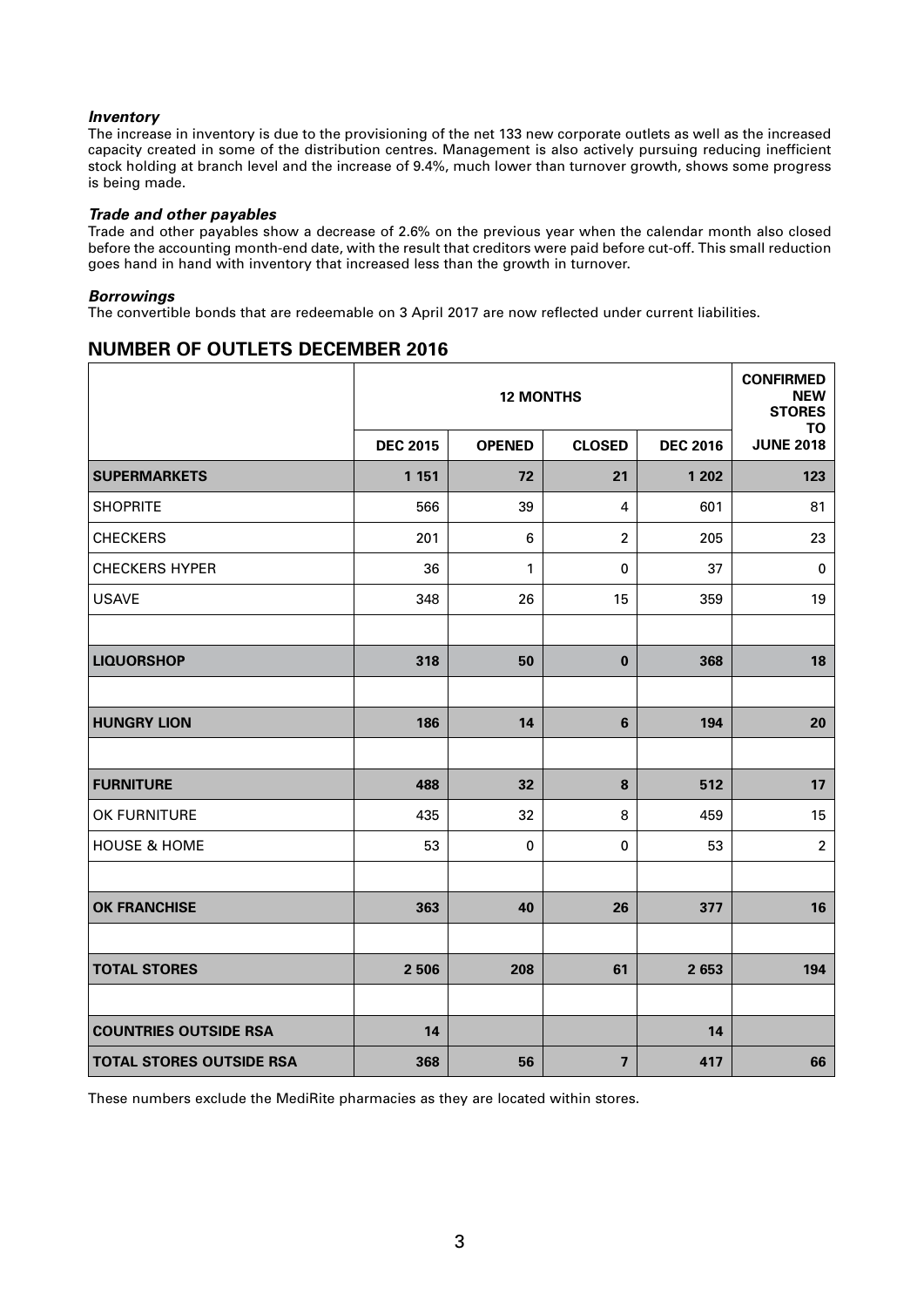## **OPERATIONAL REVIEW**

### **Supermarkets RSA**

The Group's core business, the South African supermarket operation, produced a more than creditable performance, growing sales by 10.7% from R45.960 billion to R50.894 billion. This generated a trading profit of R2.992 billion compared to R2.665 billion in the corresponding period, an increase of 12.3%.

Trading through 1 336 outlets and generating almost 80% of the Group's total supermarket sales, the division is supported by an extensive and increasingly sophisticated supply-line infrastructure that ensures on-shelf availability. In fact, the in-stock levels in stores are the highest ever, the result of extensive, integrated planning by the different disciplines in the business.

As a result of the slowdown in the economy and the pressure on disposable income, customers across the spectrum increasingly searched for better value. To satisfy their needs, the Group sourced products across the globe that offer such value at affordable prices. It also extended its range of private label brands extensively to assist price sensitive consumers.

During the review period the Group greatly intensified its customer-centric focus in every aspect of its business to serve the needs of customers better. In response, the Group's market share increased to 31.7% from 31.2%.

Its supermarkets offer customers an extensive range of ancillary services such as LiquorShop, Money Market, MediRite and Computicket, entrenching them as one-stop destination stores. LiquorShop, the country's fastestgrowing retail liquor chain at a store opening rate of one per week, increased turnover 26.3% through 355 outlets of which 29 were opened in the six months to December.

The flagship Shoprite brand with its focus on middle and lower-income consumers was fully exposed to the effects of a strained economy. An extensive range of highly successful promotional activities, especially during a buoyant festive season, effectively countered this negative environment. It also continued to subsidise basic food prices to assist the most economically vulnerable. Shoprite, which opened a net 17 new stores during the last 12 months, grew turnover by 8.8% to R25.899 billion, notwithstanding an environment in which internal inflation for the Group averaged 7.4%, the highest rate in years.

Checkers continued its uninterrupted growth of the past few years further entrenching its appeal to higher-income consumers. It increased sales by 11.1% to R19.346 billion across its 235 stores. Growth on existing business was a satisfactory 7.4%. The chain continued its drive to grow sales of fresh and convenience foods with an expanded and enhanced offering four-fold over the festive season.

The small-format Usave chain with its limited offering produced total turnover growth of 13.1% – the highest of the various formats. It did so through its 294 stores in South Africa, while also recording excellent growth on existing business. Management continues to enforce strict disciplines to ensure the chain does not stray from its primary positioning of offering the lowest possible prices on a restricted product range.

### **Supermarkets Non-RSA**

Supermarkets Non-RSA, which trades in 14 countries in the rest of Africa and Indian Ocean islands, produced excellent results for the six months with Angola and Nigeria the top performers. The 221 supermarkets and 13 LiquorShops generated turnover that grew 32.3% from R9.735 billion to R12.877 billion. During the twelve months a net 22 new supermarkets opened with another 11 to follow in the second half of the year.

Despite the chronic shortage of foreign currency in especially the oil-producing countries such as Angola and Nigeria, the Group enjoyed a significant competitive advantage in that it could fund its stock requirements from its external balance sheet, unlike many other traders in the region. Product availability saw consumers flock to its stores, resulting in a constant currency sales increase of 155.4% in Angola and 60.1% in Nigeria. During the reporting period the customer base of the Group's 29 supermarkets in Angola grew by 70% and that of Nigeria's 23 outlets by 56.3%.

Management is aware that such high growth levels may not be sustainable in the longer term. However, it is confident that the majority of the new customers, having become acquainted with the stores' price positioning and product quality and availability, should be retained when market conditions improve.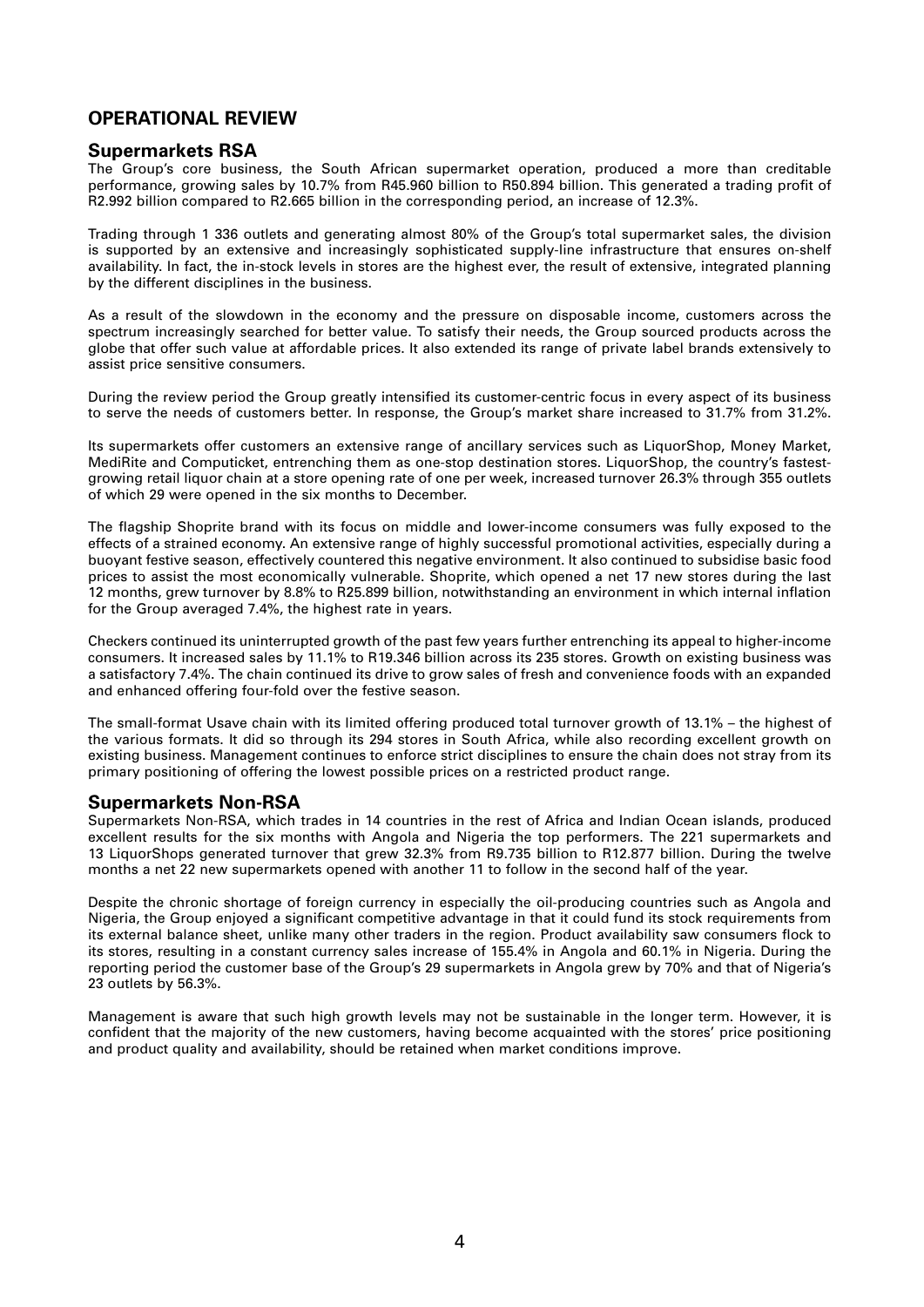## **Furniture**

The furniture division grew total sales by 10%. This was mainly due to the strong performance of its 75 stores outside South Africa which increased sales by 38.6% during the reporting period. Once again, the star performer was Angola. In South Africa, where the division operates 437 outlets under various brands, the difficult trading conditions saw sales grow 3.4%, well below budget. Of the division's several chains, the dominant OK Furniture continued to do well, increasing turnover by 17.0% while the more upmarket House & Home delivered negative growth.

### **Other Operating Segments**

**OK Franchise:** The ongoing restructuring of this division, aimed at improving service delivery to members and enhancing the image of the OK brand among consumers, has produced excellent results, with turnover increasing by 13.7% and growth on existing business by 13.0%. The division now has 377 members in South Africa and Namibia, having gained 27 in the six months to December. The decision to enable members to open standalone liquor stores saw the number of outlets rise from ten a year ago to 47. Its management infrastructure is being extended to enhance support for members, whose purchases from Group distribution centres grew by 36% over the six-month period. While increasing the frequency of deliveries to members, the division will also be extending its offering in the second half of the year to include perishables and frozen products.

**MediRite:** The division comprises two business units – the retail pharmacy chain MediRite and Transpharm, a wholesaler of medical products. Hampered by, amongst others, government imposed exit price restrictions, the division as a whole still operates at a loss. MediRite trades from 161 pharmacies of which 12 are in Angola and three in Swaziland, with plans afoot to expand to Mozambique. Transpharm, which supplies to MediRite as well as a number of external customers, returned a profit for the six months.

**Computicket:** The operations of Computicket continue to be constrained by lack of disposable consumer income as well as the relative weakness of the rand which places visits by major international artists beyond the reach of local impresarios. The entertainment calendar for the balance of the year looks much healthier, though. However, its travel division continues to do well despite the adverse trading environment.

### **GROUP PROSPECTS AND OUTLOOK**

Although a slightly higher growth rate is predicted for 2017, it will in our view have at most a minimal effect on the financial wellbeing of the members of our primary target market. The high levels of unemployment are bound to persist with continued consumer indebtedness and shrinking disposable income. However, we have repeatedly shown we are able to function profitably in such an environment. We continued to enjoy excellent consumer support at the start of the second half of the year and we are confident this will continue for the rest of this reporting period.

## **RETIREMENT OF DR WHITEY BASSON AS CEO**

Dr Whitey Basson, who headed Shoprite from 1979, retired as CEO at the end of the reporting period. During those 37 years he, with the support of an experienced management team, transformed a small eight-store chain into the biggest food retailer on the African continent, in so doing, deservedly, becoming a legendary business name. Dr Basson, who is continuing his association with the Group in the role of vice chairman, has been succeeded by Mr Pieter Engelbrecht who, for most of his 20 years with the Group, has worked in close association with Dr Basson. He and his management team will continue to build on and expand the business philosophy and principles that have enabled Shoprite to perform well even under the most trying conditions.

## **DIVIDEND NO 136**

The board has declared an interim dividend of 180 cents (2015: 156 cents) per ordinary share, payable to shareholders on Monday, 20 March 2017. The dividend has been declared out of income reserves. The last day to trade cum dividend will be Tuesday, 14 March 2017. As from Wednesday, 15 March 2017, all trading of Shoprite Holdings Ltd shares will take place ex dividend. The record date is Friday, 17 March 2017. Share certificates may not be dematerialised or rematerialised between Wednesday, 15 March 2017, and Friday, 17 March 2017, both days inclusive.

In terms of the Dividends Tax, the following additional information is disclosed:

- 1. The local Dividends Tax rate is 15%.
- 2. The net local dividend amount is 153 cents per share for shareholders liable to pay Dividends Tax and 180 cents per share for shareholders exempt from paying Dividends Tax.
- 3. The issued ordinary share capital of Shoprite Holdings Ltd as at the date of this declaration is 574 453 281 ordinary shares.
- 4. Shoprite Holdings Ltd's tax reference number is 9775/112/71/8.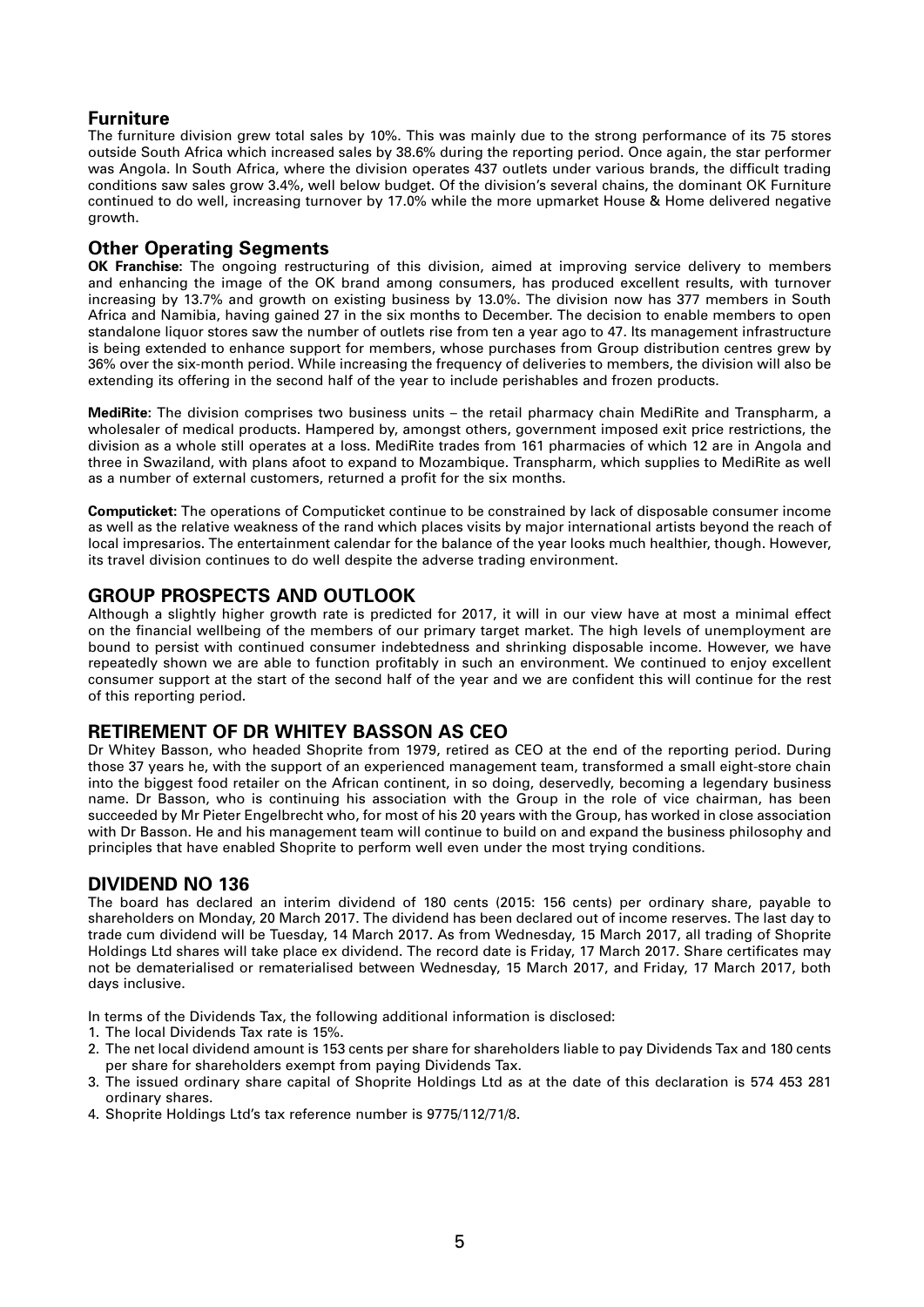## **BASIS OF PREPARATION**

The condensed consolidated interim financial statements are prepared in accordance with International Financial Reporting Standard, IAS 34: Interim Financial Reporting, the SAICA Financial Reporting Guides as issued by the Accounting Practices Committee and Financial Pronouncements as issued by the Financial Reporting Standards Council and the requirements of the Companies Act of South Africa. The accounting policies applied in the preparation of these interim financial statements are in terms of International Financial Reporting Standards and are consistent with those applied in the previous consolidated annual financial statements, except as set out below. The preparation of these results has been supervised by Mr M Bosman, CA(SA). There have been no material changes in the affairs or financial position of the Group and its subsidiaries from 31 December 2016 to the date of this report. The information contained in the interim report has neither been audited nor reviewed by the Group's external auditors.

### **Held-to-maturity investments**

During the reporting period, the Group acquired AOA, USD Index Linked, Angola Government Bonds which are classified as held-to-maturity investments. The Group classifies investments as held-to-maturity if they are nonderivative financial assets with fixed or determinable payments and fixed maturities and the Group intends to, and is able to, hold them to maturity.

Held-to-maturity financial assets are recognised initially at fair value plus directly attributable transaction costs. Subsequent to initial recognition, held-to-maturity financial assets are measured at amortised cost, using the effective interest rate method. These financial assets are included under non-current assets unless it matures within 12 months after statement of financial position date. Interest on held-to-maturity financial assets is recognised in the statement of comprehensive income as part of other operating income.

If there is objective evidence that an impairment loss has been incurred, the amount of the loss is measured as the difference between the held-to-maturity investments' carrying amount and the present value of the estimated future cash flows discounted at the original effective interest rate applicable to the relevant held-to-maturity investments. The carrying amount will be reduced and the loss recognised in the statement of comprehensive income.

### **Change in accounting policy**

During the reporting period, the Group changed its accounting policy with respect to the treatment of advertising rebates in line with the guidance provided by the newly issued IFRS 15: Revenue From Contracts With Customers. The change in accounting policy allows for symmetry in the accounting treatment of rebates by suppliers and customers, i.e. if the supplier is treating the rebate as a reduction of revenue, the Group as the customer should account for rebates as a reduction in the purchase price of inventory, which will result in a reduction of cost of sales when inventory is sold. The Group previously reflected these rebates net of advertising expenses as part of other operating income. Further, in accordance with IAS 8: Accounting Policies, Changes in Accounting Estimates and Errors, this results in information that is more relevant to the financial position and performance of the Group. The change in accounting policy will be effective for the year ending June 2017 and will be applied retrospectively. This has therefore resulted in a restatement of the comparative June 2016 and December 2015 figures on the statement of financial position and statement of comprehensive income. Refer to note 9 for further information and a summary of the effect of this change in accounting policy.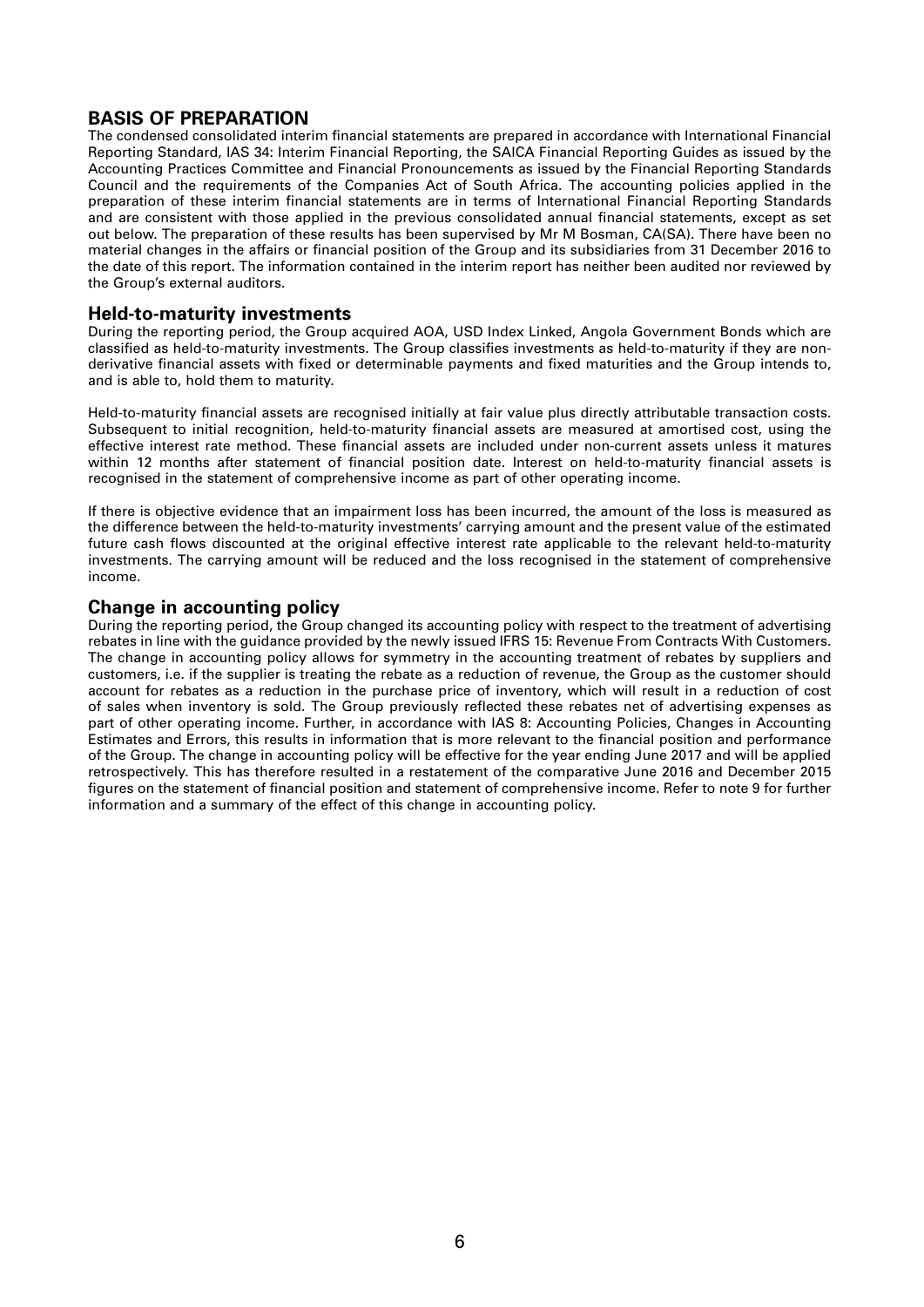## **DIRECTORATE AND ADMINISTRATION**

#### *Executive directors*

PC Engelbrecht (CEO), CG Goosen (deputy managing director), M Bosman, B Harisunker, EL Nel, BR Weyers

#### *Non-executive directors*

CH Wiese (chairman), JW Basson (vice chairman)

#### *Independent non-executive directors*

JF Basson, JJ Fouché, EC Kieswetter, JA Louw, ATM Mokgokong, JA Rock

#### *Alternate non-executive directors*

JD Wiese, JAL Basson

*Company secretary*

PG du Preez

#### *Registered office*

Cnr William Dabs and Old Paarl Roads, Brackenfell, 7560, South Africa PO Box 215, Brackenfell, 7561, South Africa Telephone: +27 (0)21 980 4000, facsimile: +27 (0)21 980 4050 Website: [www.shopriteholdings.co.za](http://www.shopriteholdings.co.za)

#### *Transfer secretaries*

South Africa: Computershare Investor Services (Pty) Ltd, PO Box 61051, Marshalltown, 2107, South Africa Telephone: +27 (0)11 370 5000, facsimile: +27 (0)11 688 5238, email: [Web.Queries@Computershare.co.za](mailto:Web.Queries@Computershare.co.za) Website: [www.computershare.com](http://www.computershare.com)

Namibia: Transfer Secretaries (Pty) Ltd, PO Box 2401, Windhoek, Namibia Telephone: +264 (0)61 227 647, email: [ts@nsx.com.na](mailto:ts@nsx.com.na)

Zambia: ShareTrack Zambia, Spectrum House, Stand 10 Jesmondine, Great East Road, Lusaka, Zambia PO Box 37283, Lusaka, Zambia Telephone: +260 (0)211 374 791 – 374 794, facsimile: +260 (0)211 374 781, email: [sharetrack@scs.co.zm](mailto:sharetrack@scs.co.zm)  Website: [www.sharetrackzambia.com](http://www.sharetrackzambia.com)

#### *Sponsors*

South Africa: Nedbank Corporate and Investment Banking, PO Box 1144, Johannesburg, 2000, South Africa Telephone: +27 (0)11 295 8525, facsimile: +27 (0)11 294 8525, email: [doristh@nedbank.co.za](mailto:doristh@nedbank.co.za). Website: [www.nedbank.co.za](http://www.nedbank.co.za)

Namibia: Old Mutual Investment Services (Namibia) (Pty) Ltd, PO Box 25549, Windhoek, Namibia Telephone: +264 (0)61 299 3347, facsimile: +264 (0)61 299 3500, email: [NAM-OMInvestmentServices@oldmutual.com](mailto:NAM-OMlnvestmentServices@oldmutual.com)

Zambia: Pangaea Securities Ltd, 1st Floor, Pangaea Office Park, Great East Road, Lusaka, Zambia PO Box 30163, Lusaka 10101, Zambia Telephone: +260 (0)211 220 707 / 238 709/10, facsimile: +260 (0)211 220 925, email: [info@pangaea.co.zm](mailto:info@pangaea.co.zm)  Website: [www.pangaea.co.zm](http://www.pangaea.co.zm) 

#### *Auditors*

PricewaterhouseCoopers Incorporated, PO Box 2799, Cape Town, 8000, South Africa Telephone: +27 (0)21 529 2000, facsimile: +27 (0)21 529 3300 Website: [www.pwc.com/za](http://www.pwc.com/za)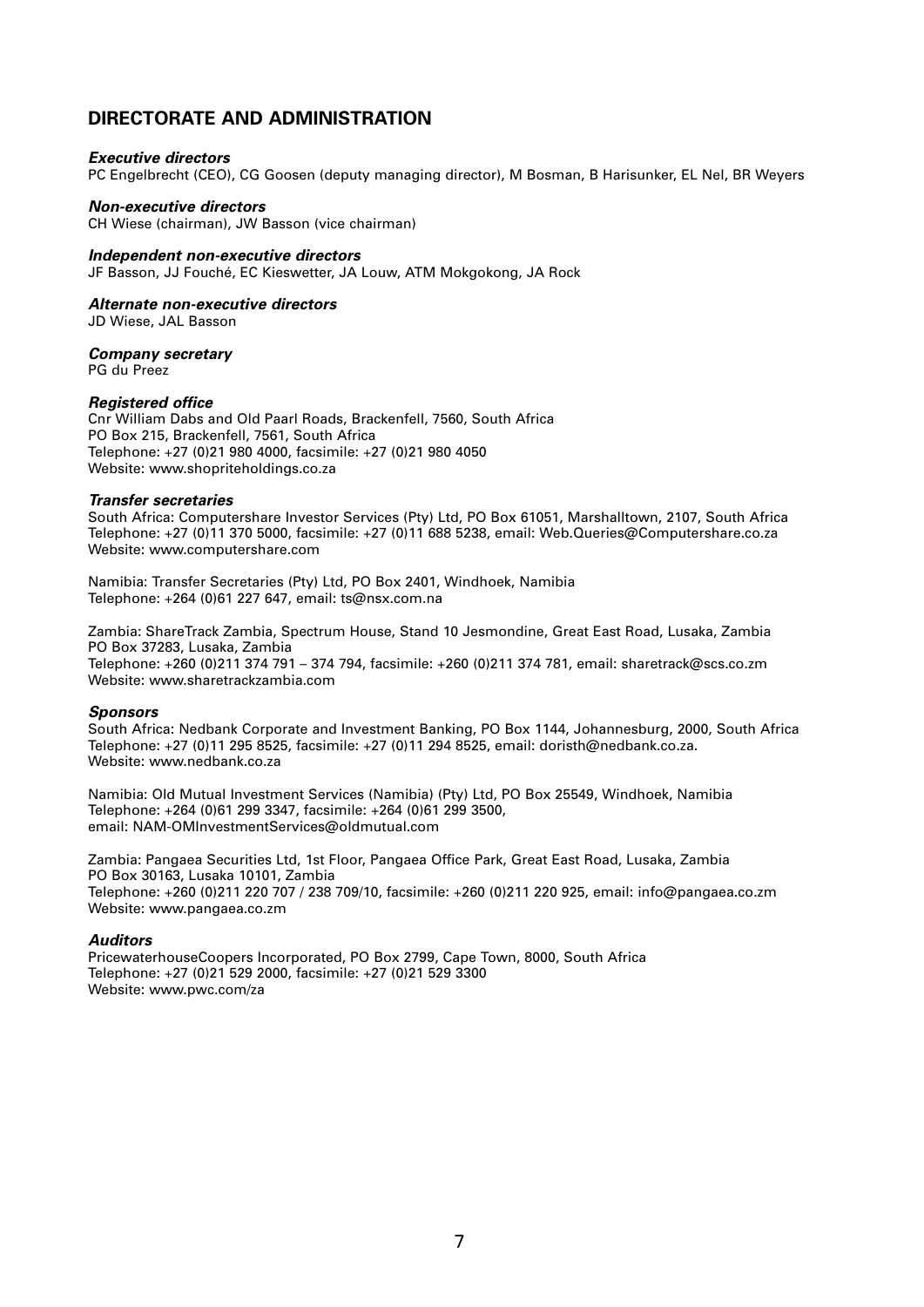## **CONDENSED CONSOLIDATED STATEMENT OF COMPREHENSIVE INCOME**

|                                                               |              |        |                    |                   | Audited            |
|---------------------------------------------------------------|--------------|--------|--------------------|-------------------|--------------------|
|                                                               |              |        |                    | Unaudited         | and                |
|                                                               |              |        |                    | and               | restated           |
|                                                               |              |        | <b>Unaudited</b>   | restated          | for the            |
|                                                               |              |        | 6 months           | 6 months          | year               |
|                                                               |              |        | ended              | ended             | ended              |
|                                                               |              | $\%$   | <b>Dec '16</b>     | Dec '15           | Jun '16            |
|                                                               | <b>Notes</b> | change | Rm                 | $Rm^*$            | $Rm^*$             |
| Sale of merchandise                                           |              | 14.0   | 71 297             | 62 519            | 130 028            |
| Cost of sales                                                 |              | 13.8   |                    |                   |                    |
| <b>GROSS PROFIT</b>                                           |              |        | (54 591)<br>16 706 | (47987)<br>14 532 | (99 372)<br>30 656 |
|                                                               |              | 15.0   |                    |                   |                    |
| Other operating income                                        |              | 1.6    | 1 207              | 1 1 8 8           | 2 4 4 4            |
| Depreciation and amortisation                                 |              | 11.1   | (1077)             | (969)             | (2 025)            |
| <b>Operating leases</b>                                       |              | 8.9    | (1876)             | (1722)            | (3, 486)           |
| <b>Employee benefits</b>                                      |              | 14.7   | (5262)             | (4587)            | (9499)             |
| Other operating expenses                                      |              | 12.2   | (5791)             | (5 163)           | (10809)            |
| <b>TRADING PROFIT</b>                                         |              | 19.2   | 3 9 0 7            | 3 2 7 9           | 7 2 8 1            |
| Exchange rate (losses)/gains                                  |              |        | (188)              | 11                | (46)               |
| Items of a capital nature                                     |              |        | (57)               | 56                | (11)               |
| <b>OPERATING PROFIT</b>                                       |              | 9.4    | 3 6 6 2            | 3 3 4 6           | 7 2 2 4            |
| Interest received                                             |              | 30.8   | 102                | 78                | 174                |
| Finance costs                                                 |              | (0.9)  | (232)              | (234)             | (498)              |
| Share of loss of associates and joint ventures                |              |        | (23)               | (5)               | (52)               |
| PROFIT BEFORE INCOME TAX                                      |              | 10.2   | 3 5 0 9            | 3 185             | 6848               |
| Income tax expense                                            |              | 8.5    | (1068)             | (984)             | (1998)             |
| PROFIT FOR THE PERIOD                                         |              | 10.9   | 2 4 4 1            | 2 2 0 1           | 4 8 5 0            |
|                                                               |              |        |                    |                   |                    |
| OTHER COMPREHENSIVE INCOME, NET OF INCOME TAX                 |              |        | (724)              | 702               | (579)              |
| Items that will not be reclassified to profit or loss         |              |        |                    |                   |                    |
| Re-measurements of post-employment medical benefit            |              |        |                    |                   |                    |
| obligations                                                   |              |        |                    |                   | 1                  |
| Items that may subsequently be reclassified to profit or loss |              |        |                    |                   |                    |
| Foreign currency translation differences                      |              |        | (657)              | 729               | (680)              |
| Share of foreign currency translation differences of          |              |        |                    |                   |                    |
| associates and joint ventures                                 |              |        | (60)               | (27)              | 76                 |
| For the period                                                |              |        | (60)               | 19                | 122                |
| Reclassified to profit for the period                         |              |        |                    | (46)              | (46)               |
| (Losses)/gains on effective cash flow hedge                   |              |        | (7)                |                   | 24                 |
|                                                               |              |        |                    |                   |                    |
| TOTAL COMPREHENSIVE INCOME FOR THE PERIOD                     |              |        | 1717               | 2 9 0 3           | 4 2 7 1            |
|                                                               |              |        |                    |                   |                    |
| PROFIT ATTRIBUTABLE TO:                                       |              |        | 2 4 4 1            | 2 2 0 1           | 4 8 5 0            |
| Owners of the parent                                          |              |        | 2 4 3 8            | 2 198             | 4 8 4 4            |
| Non-controlling interest                                      |              |        | 3                  | 3                 | 6                  |
| TOTAL COMPREHENSIVE INCOME ATTRIBUTABLE TO:                   |              |        | 1717               | 2 9 0 3           | 4 2 7 1            |
| Owners of the parent                                          |              |        | 1 7 1 4            | 2 9 0 0           | 4 2 6 5            |
|                                                               |              |        |                    |                   |                    |
| Non-controlling interest                                      |              |        | 3                  | 3                 | 6                  |
| Basic earnings per share (cents)                              | 5            | 10.6   | 455.0              | 411.5             | 906.0              |
| Diluted earnings per share (cents)                            | 5            | 10.6   | 452.6              | 409.4             | 901.3              |
| Basic headline earnings per share (cents)                     | 5            | 15.6   | 462.5              | 400.2             | 905.0              |
| Diluted headline earnings per share (cents)                   | 5            | 15.5   | 460.0              | 398.2             | 900.3              |
|                                                               |              |        |                    |                   |                    |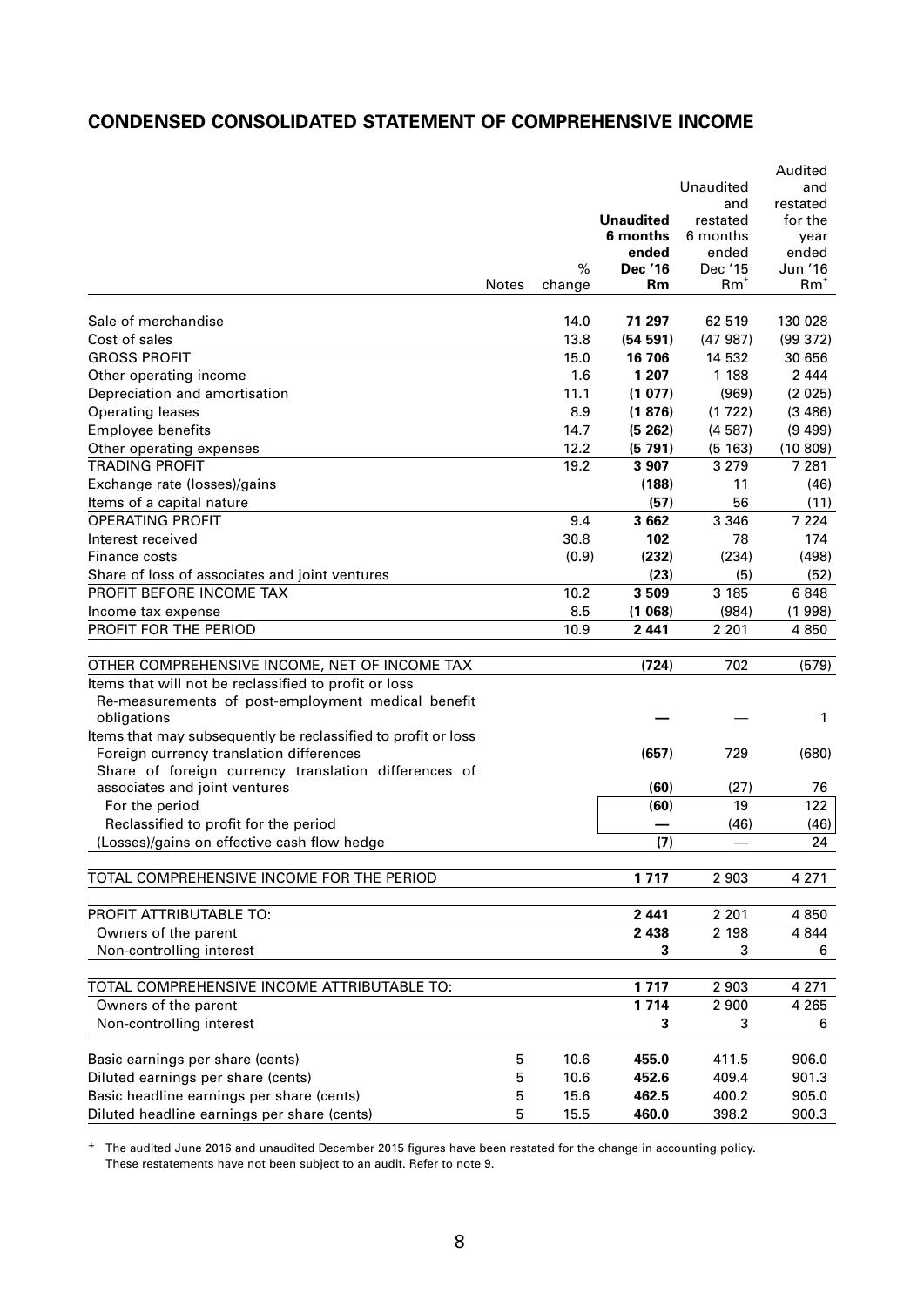## **CONDENSED CONSOLIDATED STATEMENT OF FINANCIAL POSITION**

|                                                           |                |                                    | Unaudited           | Audited             |
|-----------------------------------------------------------|----------------|------------------------------------|---------------------|---------------------|
|                                                           |                |                                    | and                 | and                 |
|                                                           |                | <b>Unaudited</b><br><b>Dec '16</b> | restated<br>Dec '15 | restated<br>Jun '16 |
|                                                           | <b>Notes</b>   | Rm                                 | $Rm^*$              | $Rm^*$              |
|                                                           |                |                                    |                     |                     |
| <b>ASSETS</b>                                             |                |                                    |                     |                     |
| <b>NON-CURRENT ASSETS</b>                                 |                | 21899                              | 20 032              | 20 185              |
| Property, plant and equipment                             |                | 17 553                             | 16 958              | 16 908              |
| Investment in associates and joint ventures               |                | 30                                 | 20                  | 95                  |
| Held-to-maturity investments                              | 3              | 750                                |                     |                     |
| Loans and receivables                                     |                | 651                                | 675                 | 599                 |
| Deferred income tax assets                                |                | 737                                | 643                 | 698                 |
| Intangible assets                                         |                | 2 1 5 2                            | 1727                | 1857                |
| Fixed escalation operating lease accruals                 |                | 26                                 | 9                   | 28                  |
|                                                           |                |                                    |                     |                     |
| <b>CURRENT ASSETS</b>                                     |                | 32 609                             | 31 2 26             | 27 799              |
| Inventories                                               |                | 18 481                             | 16 892              | 15 055              |
| Trade and other receivables                               |                | 6 0 7 0                            | 5976                | 5 5 4 4             |
| Derivative financial instruments                          |                | 12                                 | 8                   |                     |
| Current income tax assets                                 |                | 113                                | 16                  | 146                 |
| Loans and receivables                                     |                | 347                                | 80                  | 270                 |
| Cash and cash equivalents                                 |                | 7586                               | 8 2 5 4             | 6784                |
| Assets held for sale                                      |                | 15                                 | 17                  | 17                  |
| <b>TOTAL ASSETS</b>                                       |                | 54 523                             | 51 275              | 48 001              |
| <b>EQUITY</b>                                             |                |                                    |                     |                     |
| CAPITAL AND RESERVES ATTRIBUTABLE TO OWNERS OF THE PARENT |                |                                    |                     |                     |
| Share capital                                             | 1              | 652                                | 650                 | 650                 |
| Share premium                                             |                | 4 2 9 5                            | 4 0 2 9             | 4 0 2 9             |
| <b>Treasury shares</b>                                    | 1              | (799)                              | (767)               | (760)               |
| Reserves                                                  |                | 17 326                             | 16 560              | 17 155              |
|                                                           |                | 21 474                             | 20 472              | 21 074              |
| NON-CONTROLLING INTEREST                                  |                | 58                                 | 62                  | 65                  |
| <b>TOTAL EQUITY</b>                                       |                | 21 532                             | 20 534              | 21 139              |
|                                                           |                |                                    |                     |                     |
| <b>LIABILITIES</b>                                        |                |                                    |                     |                     |
| <b>NON-CURRENT LIABILITIES</b>                            |                | 1 4 8 5                            | 5 7 5 4             | 1 4 9 2             |
| <b>Borrowings</b>                                         | $\overline{2}$ |                                    | 4 3 7 5             | 102                 |
| Deferred income tax liabilities                           |                | 141                                | 174                 | 128                 |
| Provisions                                                |                | 283                                | 305                 | 267                 |
| Fixed escalation operating lease accruals                 |                | 1 0 6 1                            | 900                 | 995                 |
|                                                           |                |                                    |                     |                     |
| <b>CURRENT LIABILITIES</b>                                |                | 31 506                             | 24 987              | 25 370              |
| Trade and other payables                                  |                | 22 407                             | 22 996              | 16 590              |
| <b>Borrowings</b>                                         | 2              | 6632                               | 636                 | 5 0 2 2             |
| Derivative financial instruments                          |                | 44                                 | $\overline{2}$      | 32                  |
| Current income tax liabilities                            |                | 708                                | 1 0 7 0             | 574                 |
| Provisions                                                |                | 163                                | 183                 | 187                 |
| <b>Bank overdrafts</b>                                    |                | 1 5 5 2                            | 100                 | 2 9 6 5             |
| <b>TOTAL LIABILITIES</b>                                  |                | 32 991                             | 30 741              | 26 862              |
|                                                           |                |                                    |                     |                     |
| <b>TOTAL EQUITY AND LIABILITIES</b>                       |                | 54 523                             | 51 275              | 48 001              |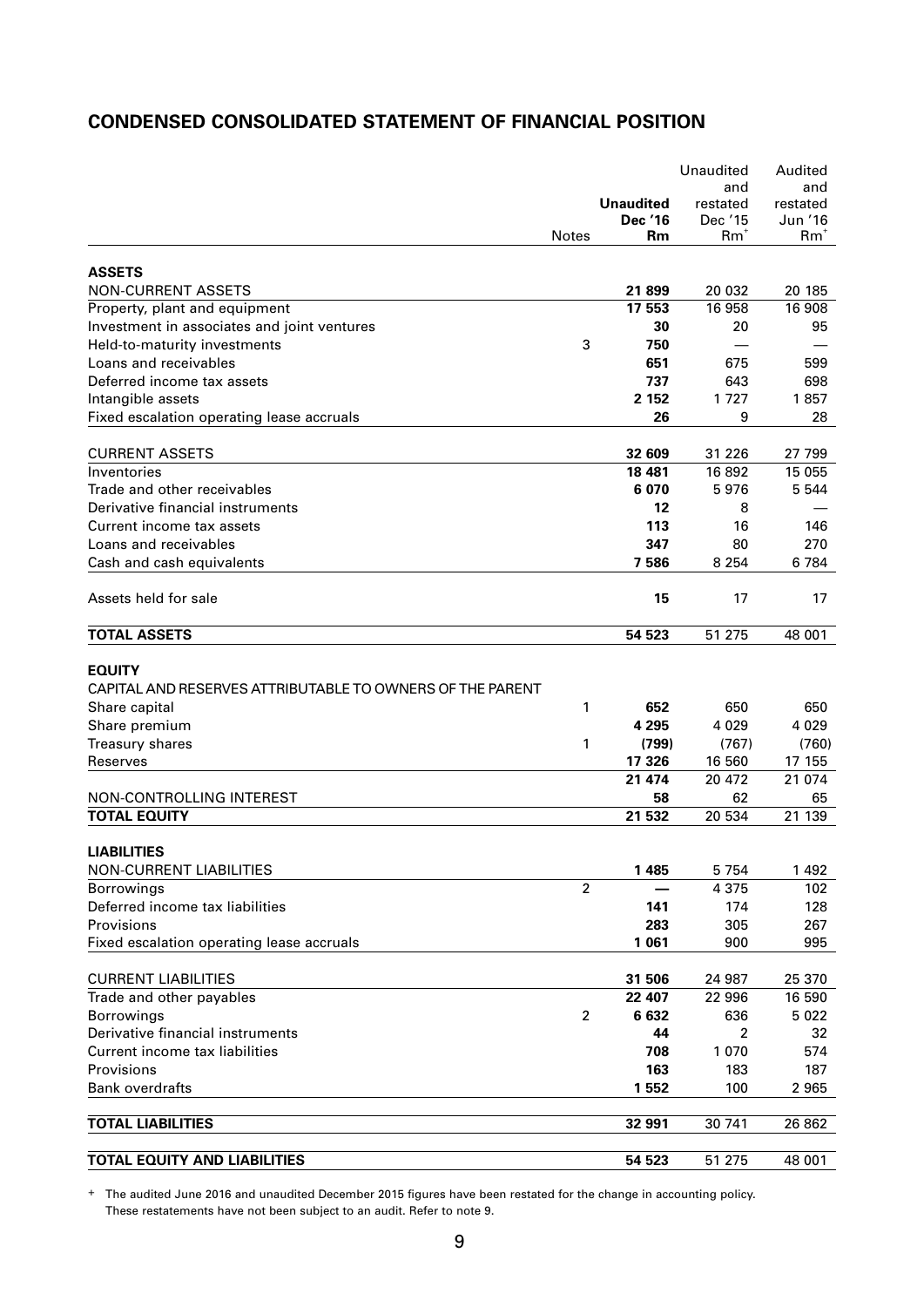| ׇ֠<br>.<br>י |  |
|--------------|--|
|              |  |
|              |  |
|              |  |

| <b>COMDENSED CONSOLIDATED STATEMENT</b>                                                                        | ニコンコ NI のコワNIYにつ            |                                 |                            |                         |                                      |                           |                        |                          |
|----------------------------------------------------------------------------------------------------------------|-----------------------------|---------------------------------|----------------------------|-------------------------|--------------------------------------|---------------------------|------------------------|--------------------------|
|                                                                                                                |                             |                                 |                            |                         | Attributable to owners of the parent |                           |                        |                          |
| Rm<br>ه                                                                                                        | Total<br>equity             | Non-<br>controlling<br>interest | Total                      | <b>Share</b><br>capital | Share<br>premium                     | shares<br>Treasury        | Other<br>reserves      | earnings<br>Retained     |
| UNAUDITED AND RESTATED 6 MONTHS ENDED DECEMBER 2015<br>AS PREVIOUSLY STATED<br>BALANCE AT JUNE 2015            | 19 160                      | 8                               | 19092                      | 650                     | 4029                                 | (759)                     | 1005                   | 14 167                   |
| Effect of adjusted treatment of advertising rebates (note 9)<br>AS RESTATED                                    | (267)<br>18893              | 8                               | (267)<br>$\frac{18825}{ }$ | 650                     | 4029                                 | (759)                     | 1005                   | (267)<br>13900           |
| Total comprehensive income                                                                                     | 2903                        | S                               | 2900                       |                         |                                      |                           | 702                    | 2 198                    |
| Profit for the period - AS RESTATED                                                                            | $\overline{2201}$           | ო ო                             | 2 198                      |                         |                                      |                           |                        | 2 198                    |
| Effect of adjusted treatment of advertising rebates (note 9)<br>AS PREVIOUSLY STATED                           | (26)<br>$\frac{227}{ }$     |                                 | (26)<br>$\frac{224}{ }$    |                         |                                      |                           |                        | (26)<br>224              |
| Recognised in other comprehensive income<br>Foreign currency translation differences                           | 702                         |                                 | 702                        |                         |                                      |                           | 702                    |                          |
| ဖ<br>Modification of cash bonus arrangement transferred from provision                                         |                             |                                 |                            |                         |                                      |                           | $\frac{7}{2}$          |                          |
| Share-based payments - value of employee services<br>Purchase of treasury shares                               | $-280$                      |                                 | $-780$ $^{\circ}$          |                         |                                      | (28)                      |                        |                          |
| Treasury shares disposed                                                                                       |                             |                                 |                            |                         |                                      |                           |                        |                          |
| Realisation of share-based payment reserve                                                                     |                             |                                 |                            |                         |                                      | $\sim$ $\frac{\infty}{2}$ | (18)                   |                          |
| Dividends distributed to shareholders<br>BALANCE AT DECEMBER 2015                                              | (1315)<br>$\frac{20534}{ }$ | $\widehat{\mathbf{e}}$<br>ဥ     | (1306)<br>20472            | 650                     | $\frac{620}{40}$                     | (767)                     | 768<br>$\overline{ }$  | (1306)<br>14792          |
|                                                                                                                |                             |                                 |                            |                         |                                      |                           |                        |                          |
| AUDITED AND RESTATED 12 MONTHS ENDED JUNE 2016<br>BALANCE AT JUNE 2015                                         |                             |                                 |                            |                         |                                      |                           |                        |                          |
| Effect of adjusted treatment of advertising rebates (note 9)<br>AS PREVIOUSLY STATED                           | (267)<br>19 160             | 89                              | (267)<br>19092             | 650                     | 4029                                 | (759)                     | 1005                   | (267)<br>14 167          |
| <b>AS RESTATED</b>                                                                                             | 18893                       | န္တ                             | 18825                      | 650                     | 4 029                                | $\frac{1}{(759)}$         | $\frac{1005}{1005}$    | $\frac{00661}{13000}$    |
| Total comprehensive income                                                                                     | 4271                        | ဖ                               | 4265                       |                         |                                      |                           | (580)                  | 4845                     |
| Profit for the period - AS RESTATED                                                                            | 4850                        | ဖ                               | $\frac{4844}{)}$           |                         |                                      |                           |                        | $\frac{4844}{$           |
| Effect of adjusted treatment of advertising rebates (note 9)<br>AS PREVIOUSLY STATED                           | S<br>4847                   | ဖ                               | ო<br>4841                  |                         |                                      |                           |                        | 4841<br>S                |
| Recognised in other comprehensive income                                                                       | $\overline{ }$              |                                 | $\overline{ }$             |                         |                                      |                           |                        | $\overline{\phantom{0}}$ |
| SU<br>Re-measurements of post-employment medical benefit obligatio<br>Foreign currency translation differences | (604)                       |                                 | (604)                      |                         |                                      |                           | (604)                  |                          |
| Gains on effective cash flow hedge                                                                             | 33                          |                                 | $33\,$                     |                         |                                      |                           | $33\,$                 |                          |
| Income tax effect of gains on effective cash flow hedge                                                        | $\circledcirc$              |                                 | $\circledcirc$             |                         |                                      |                           | $\widehat{\mathbf{e}}$ |                          |
| w<br>Modification of cash bonus arrangement transferred from provision                                         | L                           |                                 | $\overline{ }$             |                         |                                      |                           | $\overline{ }$         |                          |
| Share-based payments - value of employee services                                                              | 140                         |                                 | <b>140</b><br>(28)         |                         |                                      |                           | $\frac{40}{2}$         |                          |
| Purchase of treasury shares<br>Treasury shares disposed                                                        | (28)<br>თ                   |                                 | თ                          |                         |                                      | (28)                      |                        |                          |
| Realisation of share-based payment reserve                                                                     |                             |                                 |                            |                         |                                      | თ <u>ლ</u>                | (18)                   |                          |
| Dividends distributed to shareholders                                                                          | (2153)                      | $\widehat{\mathbf{e}}$          | (2144)                     |                         |                                      |                           |                        | (2144)                   |
| <b>BALANCE AT JUNE 2016</b>                                                                                    | 21 139                      | 65                              | 21074                      | 650                     | 4 0 29                               | (760)                     | 554                    | 16601                    |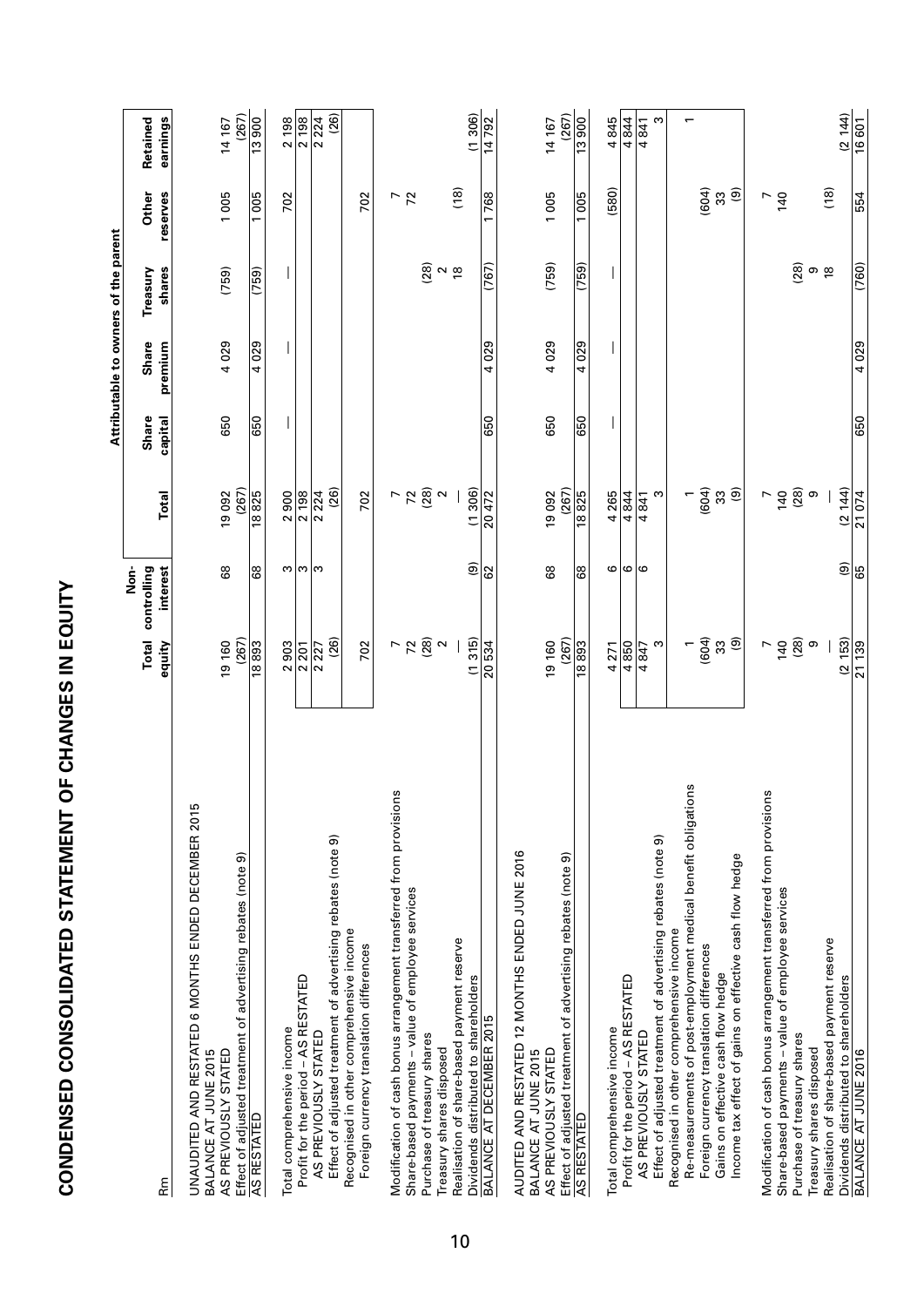CONDENSED CONSOLIDATED STATEMENT OF CHANGES IN EQUITY (CONTINUED) **CONDENSED CONSOLIDATED STATEMENT OF CHANGES IN EQUITY (CONTINUED)**

|                                                                               |                                                |                |                                                |         | Attributable to owners of the parent |                  |                 |          |
|-------------------------------------------------------------------------------|------------------------------------------------|----------------|------------------------------------------------|---------|--------------------------------------|------------------|-----------------|----------|
|                                                                               |                                                | Non-           |                                                |         |                                      |                  |                 |          |
|                                                                               | <b>Total</b>                                   | controlling    |                                                | Share   | Share                                | Treasury         | Other           | Retained |
| Rm<br>ه                                                                       | equity                                         | interest       | Total                                          | capital | premium                              | shares           | reserves        | earnings |
| UNAUDITED 6 MONTHS ENDED DECEMBER 2016                                        |                                                |                |                                                |         |                                      |                  |                 |          |
| BALANCE AT JUNE 2016                                                          | 21139                                          | ෂි             | 21074                                          | 650     | 4029                                 | (760)            | 554             | 16 601   |
| Total comprehensive income                                                    | 1717                                           | w              | 1714                                           | I       | I                                    | I                | (724)           | 2438     |
| Profit for the period                                                         | 2441                                           | m              | 2438                                           |         |                                      |                  |                 | 2438     |
| Recognised in other comprehensive income                                      |                                                |                |                                                |         |                                      |                  |                 |          |
| Foreign currency translation differences                                      |                                                |                |                                                |         |                                      |                  |                 |          |
| Losses on effective cash flow hedge                                           | $\begin{pmatrix} 1 & 0 \\ 0 & 1 \end{pmatrix}$ |                | $\begin{pmatrix} 1 & 0 \\ 0 & 1 \end{pmatrix}$ |         |                                      |                  | (10)            |          |
| Income tax effect of losses on effective cash flow hedge                      | S                                              |                | c                                              |         |                                      |                  | m               |          |
| Modification of cash bonus arrangement transferred from provisions            | ဖ                                              |                | ဖ                                              |         |                                      |                  | ဖ               |          |
| Share-based payments - value of employee services                             | ෂි                                             |                | ෂි                                             |         |                                      |                  | ශී              |          |
| Purchase of treasury shares                                                   | (59)                                           |                | (59)                                           |         |                                      | (59)             |                 |          |
| Treasury shares disposed                                                      |                                                |                |                                                |         |                                      |                  |                 |          |
| Realisation of share-based payment reserve                                    | I                                              |                | ı                                              |         |                                      | <b><u>19</u></b> | ຼື              |          |
| Ordinary shares issued on conversion of convertible bonds                     | 268                                            |                | 268                                            | 2       | 266                                  |                  |                 |          |
| Equity component of convertible bonds converted during the period transferred |                                                |                |                                                |         |                                      |                  |                 |          |
| to retained earnings                                                          | I                                              |                |                                                |         |                                      |                  | $\overline{20}$ | 20       |
| Dividends distributed to shareholders                                         | (1609)                                         | $\overline{c}$ | (1599)                                         |         |                                      |                  |                 | (1599)   |
| BALANCE AT DECEMBER 2016                                                      | 21532                                          | 58             | 21474                                          | 652     | 4295                                 | (799)            | (134)           | 17460    |
|                                                                               |                                                |                |                                                |         |                                      |                  |                 |          |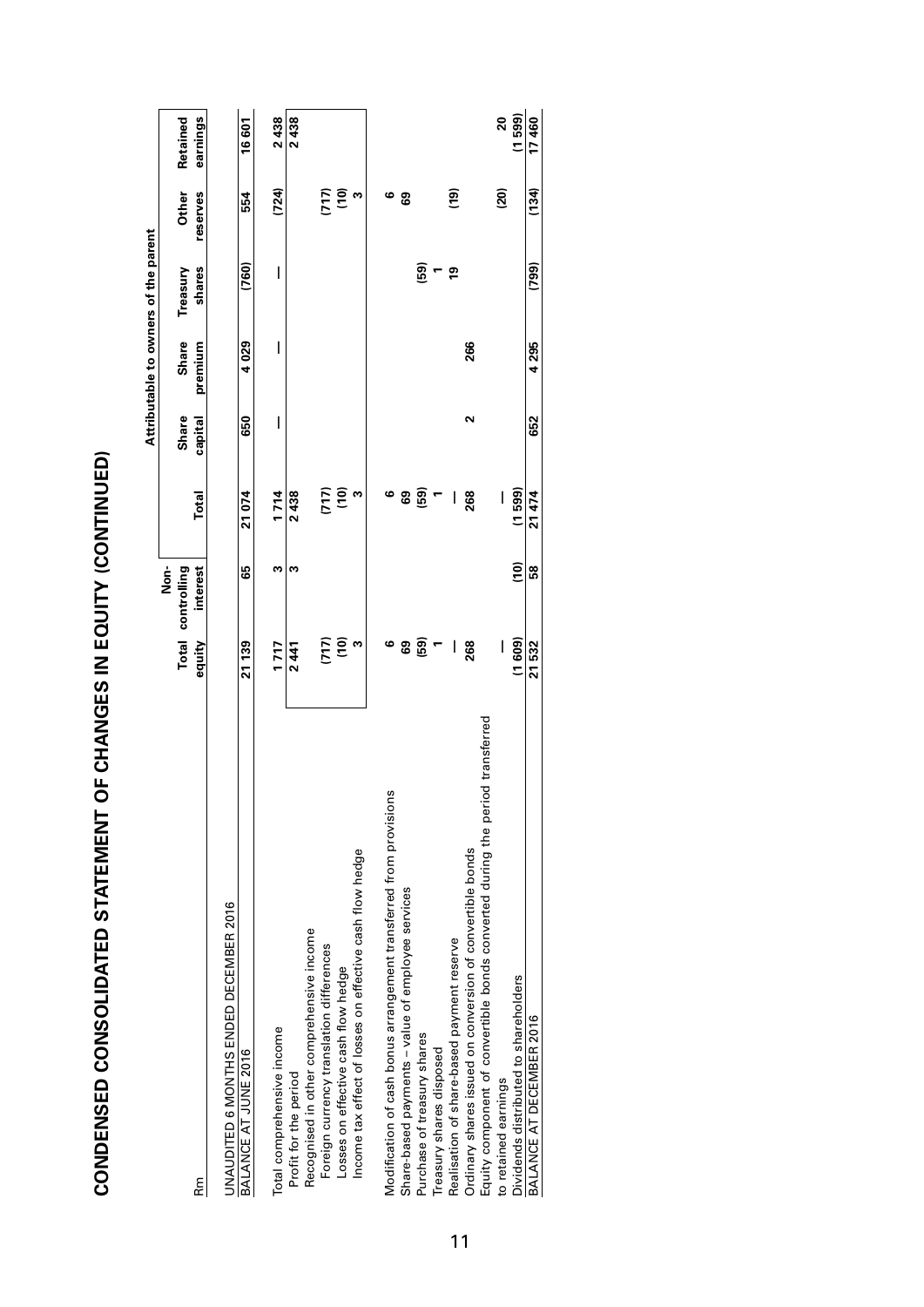## **CONDENSED CONSOLIDATED STATEMENT OF CASH FLOWS**

|                                                                                             |       |                              |                      | Audited         |
|---------------------------------------------------------------------------------------------|-------|------------------------------|----------------------|-----------------|
|                                                                                             |       |                              | Unaudited            | and             |
|                                                                                             |       |                              | and                  | restated        |
|                                                                                             |       | <b>Unaudited</b><br>6 months | restated<br>6 months | for the<br>year |
|                                                                                             |       | ended                        | ended                | ended           |
|                                                                                             |       | Dec '16                      | Dec '15              | Jun '16         |
|                                                                                             | Notes | Rm                           | $Rm^*$               | $Rm^*$          |
|                                                                                             |       |                              |                      |                 |
| CASH FLOWS FROM OPERATING ACTIVITIES                                                        |       | 4 2 2 1                      | 3 3 3 6              | 1443            |
| Operating profit                                                                            |       | 3 6 6 2                      | 3 3 4 6              | 7 2 2 4         |
| Less: investment income                                                                     |       | (83)                         | (47)                 | (111)           |
| Non-cash items                                                                              | 6.1   | 1602                         | 1 1 8 1              | 2681            |
| Changes in working capital                                                                  | 6.2   | 1651                         | 1 1 4 1              | (3334)          |
| Cash generated from operations                                                              |       | 6832                         | 5 6 2 1              | 6 4 6 0         |
| Interest received                                                                           |       | 170                          | 114                  | 258             |
| Interest paid                                                                               |       | (228)                        | (197)                | (426)           |
| Dividends received                                                                          |       | 15                           | 11                   | 27              |
| Dividends paid                                                                              |       | (1607)                       | (1316)               | (2 152)         |
| Income tax paid                                                                             |       | (961)                        | (897)                | (2724)          |
|                                                                                             |       |                              |                      |                 |
| CASH FLOWS UTILISED BY INVESTING ACTIVITIES                                                 |       | (3 477)                      | (2461)               | (4733)          |
| Investment in property, plant and equipment and intangible assets to<br>expand operations   |       | (2 011)                      | (1864)               | (3 304)         |
| Investment in property, plant and equipment and intangible assets to<br>maintain operations |       | (572)                        | (700)                | (1448)          |
| Proceeds on disposal of property, plant and equipment and intangible<br>assets              |       | 5                            | 55                   | 85              |
| Payments for held-to-maturity investments                                                   |       | (770)                        |                      |                 |
| Other investing activities                                                                  |       | (129)                        | (149)                | (263)           |
| Proceeds on disposal of investment in associate                                             |       |                              | 197                  | 197             |
|                                                                                             |       |                              |                      |                 |
| CASH FLOWS FROM/(UTILISED BY) FINANCING ACTIVITIES                                          |       | 1731                         | (20)                 | 10              |
| Purchase of treasury shares                                                                 |       | (59)                         | (28)                 | (28)            |
| Proceeds from treasury shares disposed                                                      |       | 2                            | 3                    | 9               |
| Redemption of Shoprite Holdings Ltd preference share capital                                |       |                              |                      | (2)             |
| Increase in borrowing from ABSA Bank Ltd                                                    |       | 1 3 9 9                      |                      |                 |
| Increase in borrowing from Standard Chartered Bank (Mauritius) Ltd                          |       | 490                          |                      | 216             |
| Decrease in borrowing from Standard Bank de Angola, S.A.                                    |       | (115)                        |                      | (201)           |
| Increase in other borrowings                                                                |       | 14                           | 5                    | 16              |
| NET MOVEMENT IN CASH AND CASH EQUIVALENTS                                                   |       | 2 4 7 5                      |                      |                 |
|                                                                                             |       |                              | 855                  | (3 280)         |
| Cash and cash equivalents at the beginning of the period                                    |       | 3819                         | 7 0 5 8              | 7058            |
| Effect of exchange rate movements on cash and cash equivalents                              |       | (260)                        | 241                  | 41              |
| CASH AND CASH EQUIVALENTS AT THE END OF THE PERIOD                                          |       | 6 0 34                       | 8 1 5 4              | 3819            |
| Consisting of:                                                                              |       |                              |                      |                 |
| Cash and cash equivalents                                                                   |       | 7586                         | 8 2 5 4              | 6784            |
| <b>Bank overdrafts</b>                                                                      |       | (1552)                       | (100)                | (2965)          |
|                                                                                             |       | 6 0 34                       | 8 1 5 4              | 3819            |
|                                                                                             |       |                              |                      |                 |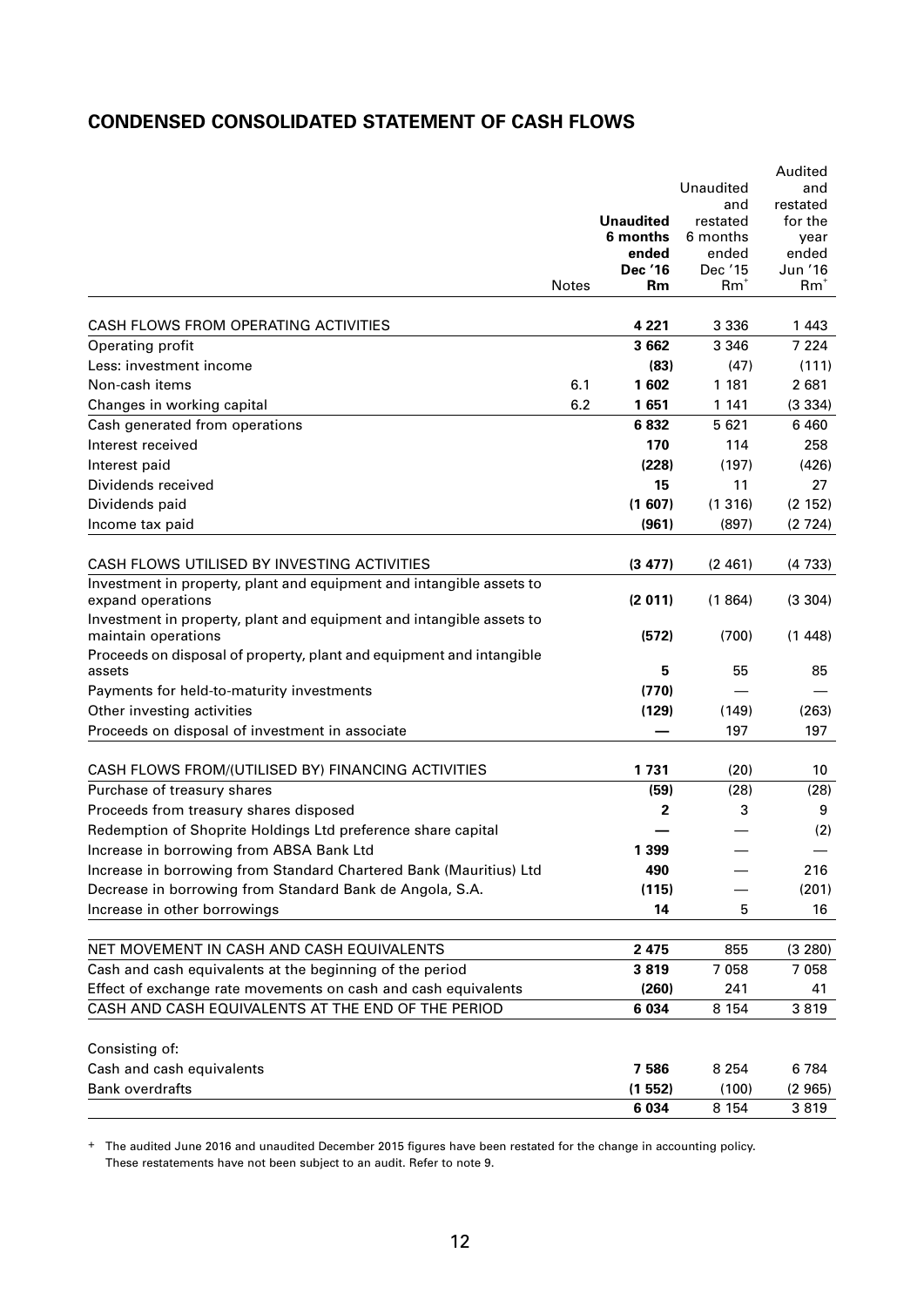## **CONDENSED OPERATING SEGMENT INFORMATION**

#### **ANALYSIS PER REPORTABLE SEGMENT**

|                                |            |                                  |                                                   | Other     |                     |
|--------------------------------|------------|----------------------------------|---------------------------------------------------|-----------|---------------------|
|                                |            | <b>Supermarkets Supermarkets</b> |                                                   | operating |                     |
|                                | <b>RSA</b> | <b>Non-RSA</b>                   | <b>Furniture</b>                                  | segments  | <b>Consolidated</b> |
|                                | <b>Rm</b>  | <b>Rm</b>                        | Rm                                                | <b>Rm</b> | Rm                  |
|                                |            |                                  | <b>Unaudited December 2016</b>                    |           |                     |
| Sale of merchandise            | 53 648     | 12889                            | 2961                                              | 4570      | 74 068              |
| External                       | 50 894     | 12 877                           | 2961                                              | 4565      | 71 297              |
| Inter-segment                  | 2 7 5 4    | 12                               |                                                   | 5         | 2 7 7 1             |
| Trading profit                 | 2 9 9 2    | 746                              | 95                                                | 74        | 3 9 0 7             |
| Depreciation and amortisation* | 921        | 227                              | 50                                                | 22        | 1 2 2 0             |
| Total assets                   | 33 145     | 14 129                           | 4505                                              | 2 7 4 4   | 54 523              |
|                                |            |                                  | Unaudited and restated December 2015 <sup>+</sup> |           |                     |
|                                |            |                                  |                                                   |           |                     |
| Sale of merchandise            | 47 826     | 9 7 4 3                          | 2692                                              | 4 1 5 4   | 64 415              |
| External                       | 45 960     | 9735                             | 2692                                              | 4 1 3 2   | 62 519              |
| Inter-segment                  | 1866       | 8                                |                                                   | 22        | 1896                |
| <b>Trading profit</b>          | 2 6 6 5    | 459                              | 98                                                | 57        | 3 2 7 9             |
| Depreciation and amortisation* | 849        | 187                              | 43                                                | 19        | 1 0 9 8             |
| Total assets                   | 30 634     | 13 0 34                          | 4756                                              | 2851      | 51 275              |
|                                |            |                                  | Audited and restated June 2016 <sup>+</sup>       |           |                     |
| Sale of merchandise            | 98 103     | 22 263                           | 5 207                                             | 8 4 3 6   | 134 009             |
| External                       | 94 167     | 22 246                           | 5 2 0 7                                           | 8 4 0 8   | 130 028             |
| Inter-segment                  | 3 9 3 6    | 17                               |                                                   | 28        | 3 9 8 1             |
| Trading profit                 | 5828       | 1 2 2 7                          | 91                                                | 135       | 7 2 8 1             |
| Depreciation and amortisation* | 1737       | 413                              | 96                                                | 42        | 2 2 8 8             |
| Total assets                   | 29 985     | 11 489                           | 3965                                              | 2 5 6 2   | 48 001              |

+ The audited June 2016 and unaudited December 2015 figures have been restated for the change in accounting policy. These restatements have not been subject to an audit. Refer to note 9.

\* Represent gross depreciation and amortisation before appropriate allocations of distribution cost.

#### **GEOGRAPHICAL ANALYSIS**

|                                |                     | Outside                        |                     |  |
|--------------------------------|---------------------|--------------------------------|---------------------|--|
|                                | <b>South Africa</b> | <b>South Africa</b>            | <b>Consolidated</b> |  |
|                                | <b>Rm</b>           | <b>Rm</b>                      | <b>Rm</b>           |  |
|                                |                     | <b>Unaudited December 2016</b> |                     |  |
| Sale of merchandise - external | 57 081              | 14 216                         | 71 297              |  |
| Non-current assets**           | 15 233              | 4 4 9 8                        | 19 731              |  |
|                                |                     | Unaudited December 2015        |                     |  |
| Sale of merchandise – external | 51 7 1 7            | 10 802                         | 62 519              |  |
| Non-current assets**           | 13 6 19             | 5075                           | 18 694              |  |
|                                |                     | Audited June 2016              |                     |  |
| Sale of merchandise – external | 105 603             | 24 4 25                        | 130 028             |  |
| Non-current assets**           | 14 193              | 4 600                          | 18 793              |  |

\*\* Non-current assets consist of property, plant and equipment, intangible assets and fixed escalation operating lease accruals.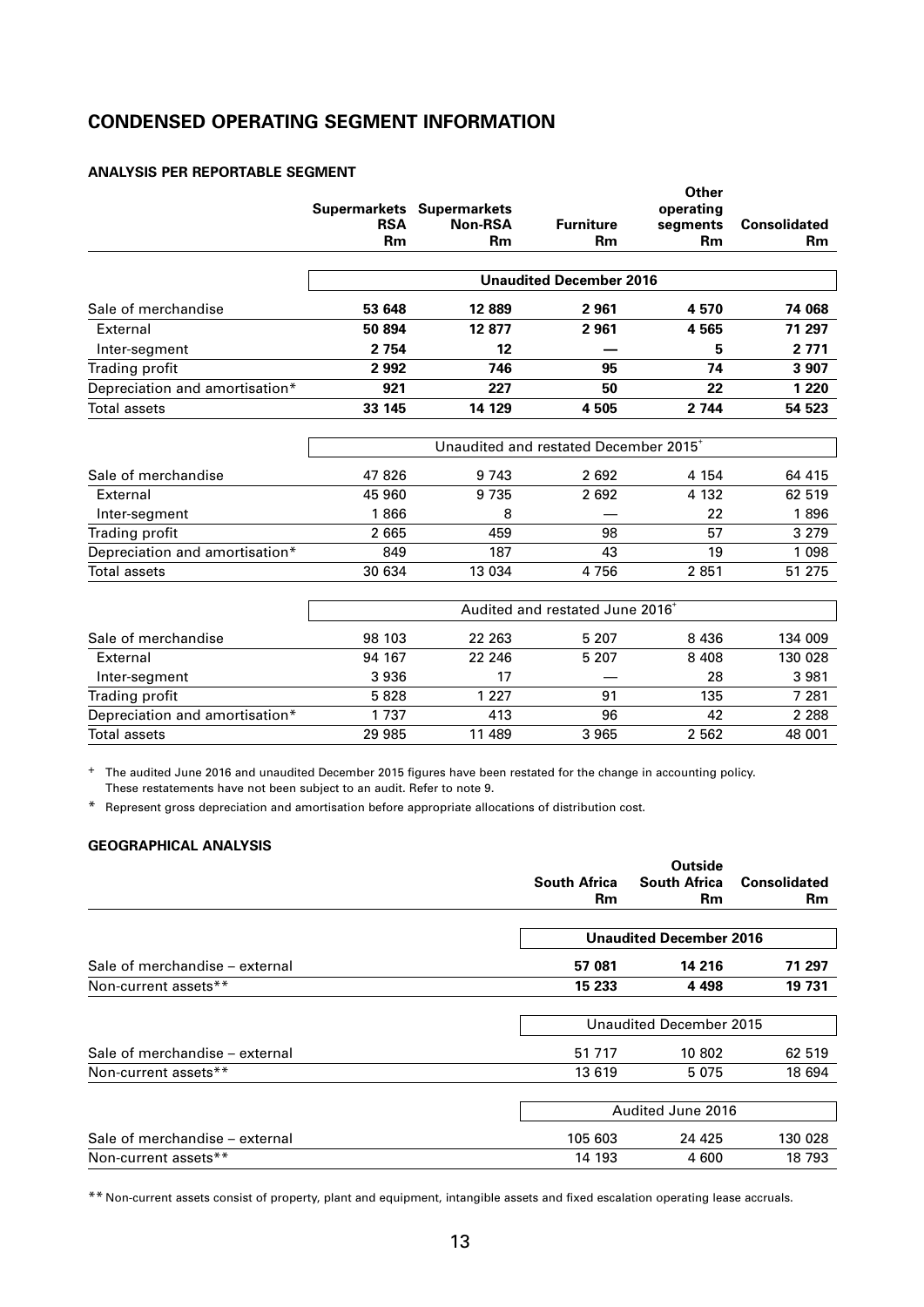## **SELECTED EXPLANATORY NOTES TO THE CONDENSED CONSOLIDATED INTERIM RESULTS FOR THE 6 MONTHS ENDED DECEMBER 2016**

|     |                                                                                                 |             |                         |             | Unaudited Unaudited<br>6 months<br>ended<br>Dec '16<br><b>Rm</b> | 6 months<br>ended<br>Dec '15<br><b>Rm</b> | Audited<br>for the<br>year<br>ended<br>Jun '16<br>R <sub>m</sub> |
|-----|-------------------------------------------------------------------------------------------------|-------------|-------------------------|-------------|------------------------------------------------------------------|-------------------------------------------|------------------------------------------------------------------|
| 1   | <b>SHARE CAPITAL AND TREASURY SHARES</b>                                                        |             |                         |             |                                                                  |                                           |                                                                  |
| 1.1 | Ordinary share capital                                                                          |             |                         |             |                                                                  |                                           |                                                                  |
|     | Authorised:                                                                                     |             |                         |             |                                                                  |                                           |                                                                  |
|     | 650 000 000 (Dec '15: 650 000 000; Jun '16: 650 000 000) ordinary<br>shares of 113.4 cents each |             |                         |             |                                                                  |                                           |                                                                  |
|     | Issued:                                                                                         |             |                         |             |                                                                  |                                           |                                                                  |
|     | 574 453 281 (Dec '15: 572 871 960; Jun '16: 572 871 960) ordinary<br>shares of 113.4 cents each |             |                         |             | 651                                                              | 650                                       | 650                                                              |
|     | Reconciliation of movement in number of ordinary shares issued:                                 |             |                         |             |                                                                  |                                           |                                                                  |
|     |                                                                                                 |             | <b>Number of shares</b> |             |                                                                  |                                           |                                                                  |
|     |                                                                                                 | Dec '16     | Dec '15                 | Jun '16     |                                                                  |                                           |                                                                  |
|     | Balance at the beginning<br>of the period                                                       | 572 871 960 | 572 871 960             | 572 871 960 |                                                                  |                                           |                                                                  |
|     | Shares issued during the<br>period                                                              | 1581321     |                         |             |                                                                  |                                           |                                                                  |
|     | Balance at the end of the                                                                       |             |                         |             |                                                                  |                                           |                                                                  |

Treasury shares held by Shoprite Checkers (Pty) Ltd are netted off against share capital on consolidation. The net number of ordinary shares in issue for the Group are:

period **574 453 281** 572 871 960 572 871 960

|                                  |                | <b>Number of shares</b>                            |             |
|----------------------------------|----------------|----------------------------------------------------|-------------|
|                                  | <b>Dec</b> '16 | Dec '15                                            | Jun '16     |
| Issued ordinary share<br>capital |                | 574 453 281 572 871 960 572 871 960                |             |
| Treasury shares (note 1.3)       |                | $(38, 418, 322)$ $(38, 289, 473)$ $(38, 246, 183)$ |             |
|                                  |                | 536 034 959 534 582 487                            | 534 625 777 |

The unissued ordinary shares are under the control of the directors who may issue them on such terms and conditions as they deem fit until the Company's next annual general meeting.

All shares are fully paid up.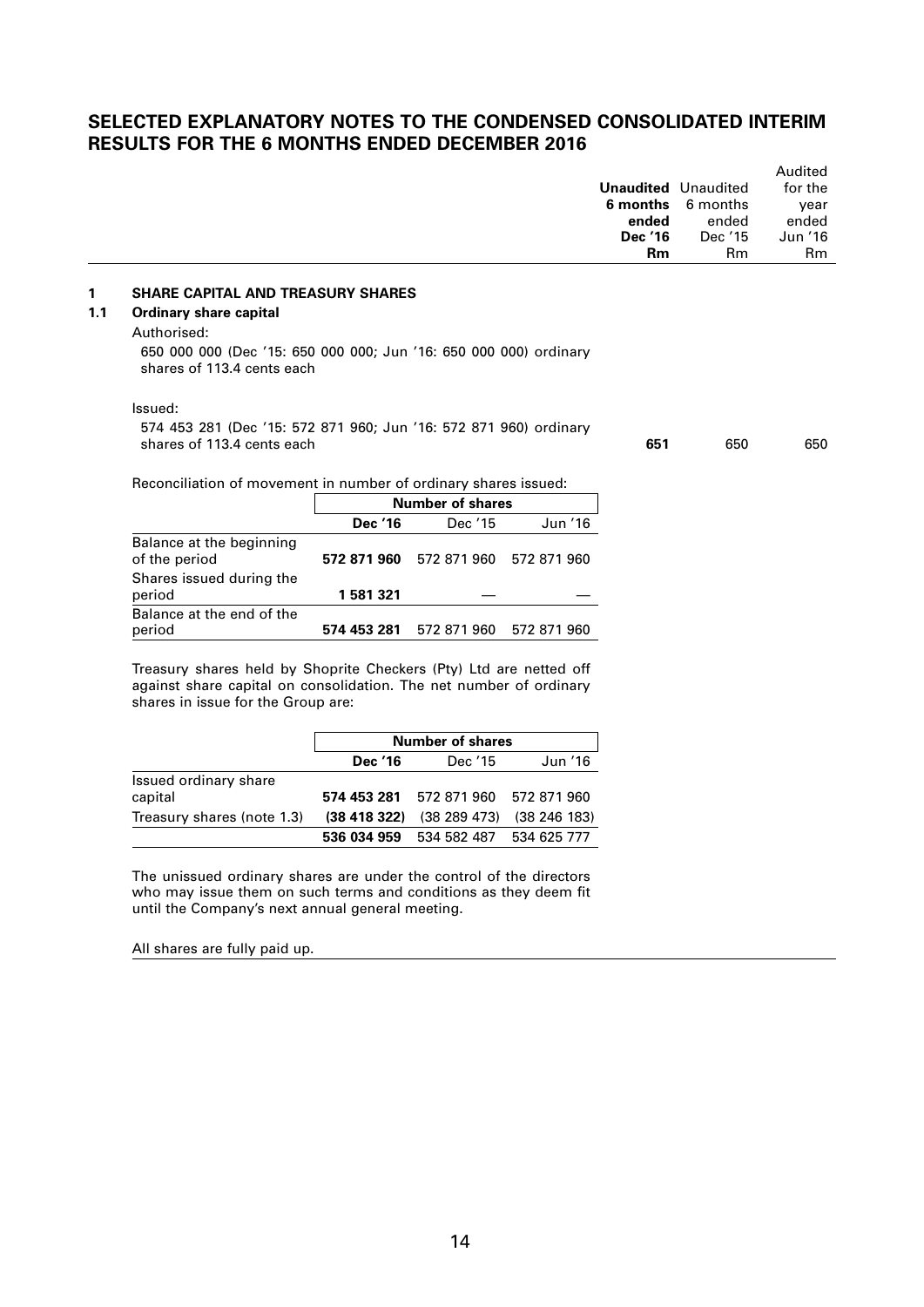|                            |                   | Audited |
|----------------------------|-------------------|---------|
| <b>Unaudited</b> Unaudited |                   | for the |
|                            | 6 months 6 months | year    |
| ended                      | ended             | ended   |
| Dec '16                    | Dec '15           | Jun '16 |
| R <sub>m</sub>             | Rm                | Rm      |

#### **1.2 Deferred share capital**

Authorised:

360 000 000 (Dec '15: 360 000 000; Jun '16: 360 000 000) non-convertible, non-participating no par value deferred shares

Issued:

292 598 241 (Dec '15: 291 792 794; Jun '16: 291 792 794) non-convertible, non-participating no par value deferred shares

Reconciliation of movement in number of deferred shares issued:

|                                           | <b>Number of shares</b> |                                     |         |  |
|-------------------------------------------|-------------------------|-------------------------------------|---------|--|
|                                           | Dec '16                 | Dec '15                             | Jun '16 |  |
| Balance at the beginning<br>of the period |                         | 291 792 794 291 792 794 291 792 794 |         |  |
| Shares issued during the<br>period        | 805 447                 |                                     |         |  |
| Balance at the end of the<br>period       | 292 598 241             | 291 792 794 291 792 794             |         |  |

The unissued deferred shares are not under the control of the directors, and can only be issued under predetermined circumstances as set out in the Memorandum of Incorporation of Shoprite Holdings Ltd.

All shares are fully paid up and carry the same voting rights as the ordinary shares.

| 651 | 650 | 650 |
|-----|-----|-----|
|     |     |     |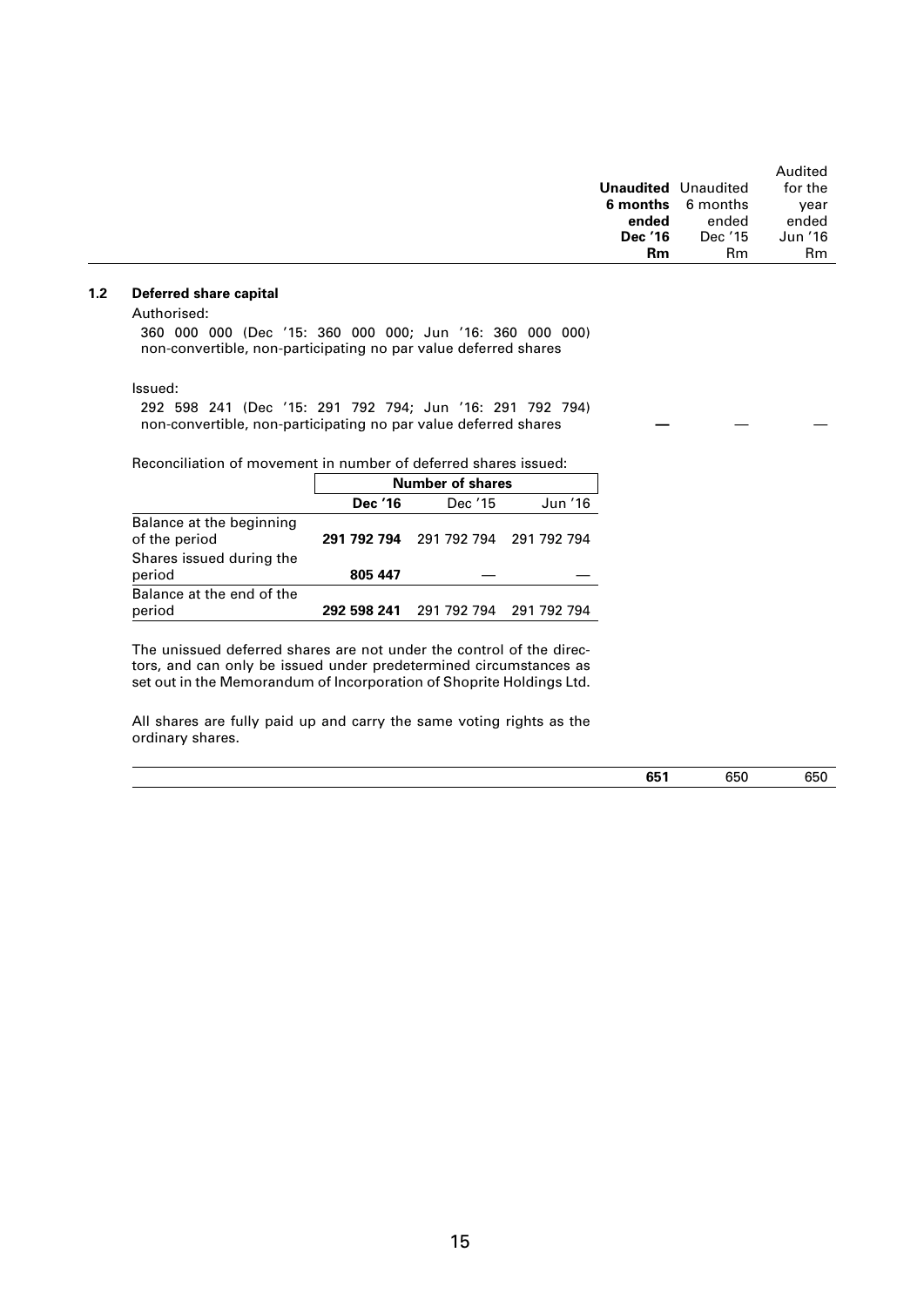## **SELECTED EXPLANATORY NOTES TO THE CONDENSED CONSOLIDATED INTERIM RESULTS FOR THE 6 MONTHS ENDED DECEMBER 2016 (CONTINUED)**

|     |                                                                                                                           |            |                         |            | 6 months<br>ended<br>Dec '16<br><b>Rm</b> | <b>Unaudited</b> Unaudited<br>6 months<br>ended<br>Dec '15<br>R <sub>m</sub> | Audited<br>for the<br>year<br>ended<br>Jun '16<br><b>Rm</b> |
|-----|---------------------------------------------------------------------------------------------------------------------------|------------|-------------------------|------------|-------------------------------------------|------------------------------------------------------------------------------|-------------------------------------------------------------|
| 1   | <b>SHARE CAPITAL AND TREASURY SHARES (CONTINUED)</b>                                                                      |            |                         |            |                                           |                                                                              |                                                             |
| 1.3 | <b>Treasury shares</b>                                                                                                    |            |                         |            |                                           |                                                                              |                                                             |
|     | 38 418 322 (Dec '15: 38 289 473; Jun '16: 38 246 183) ordinary shares                                                     |            |                         |            | 799                                       | 767                                                                          | 760                                                         |
|     | Reconciliation of movement in number of treasury shares for the<br>Group:                                                 |            | <b>Number of shares</b> |            |                                           |                                                                              |                                                             |
|     |                                                                                                                           | Dec '16    | Dec '15                 | Jun '16    |                                           |                                                                              |                                                             |
|     | Balance at the beginning<br>of the period                                                                                 | 38 246 183 | 38 221 703              | 38 221 703 |                                           |                                                                              |                                                             |
|     | Shares purchased during<br>the period                                                                                     | 300 439    | 194 330                 | 194 916    |                                           |                                                                              |                                                             |
|     | Shares utilised for settle-<br>ment of equity-settled<br>share-based payment<br>arrangements                              | (115 285)  | (111065)                | (112933)   |                                           |                                                                              |                                                             |
|     | Shares disposed during<br>the period                                                                                      | (13015)    | (15, 495)               | (57 503)   |                                           |                                                                              |                                                             |
|     | Balance at the end of the<br>period                                                                                       | 38 418 322 | 38 289 473              | 38 246 183 |                                           |                                                                              |                                                             |
|     | Consisting of:<br>Shares owned by Shoprite<br>Checkers (Pty) Ltd<br>Shares held by Shoprite<br>Checkers (Pty) Ltd for the | 35 438 823 | 35 456 572              | 35 436 572 |                                           |                                                                              |                                                             |

**38 418 322** 38 289 473 38 246 183

benefit of participants to equity-settled share-based

payment arrangements **2 979 499** 2 832 901 2 809 611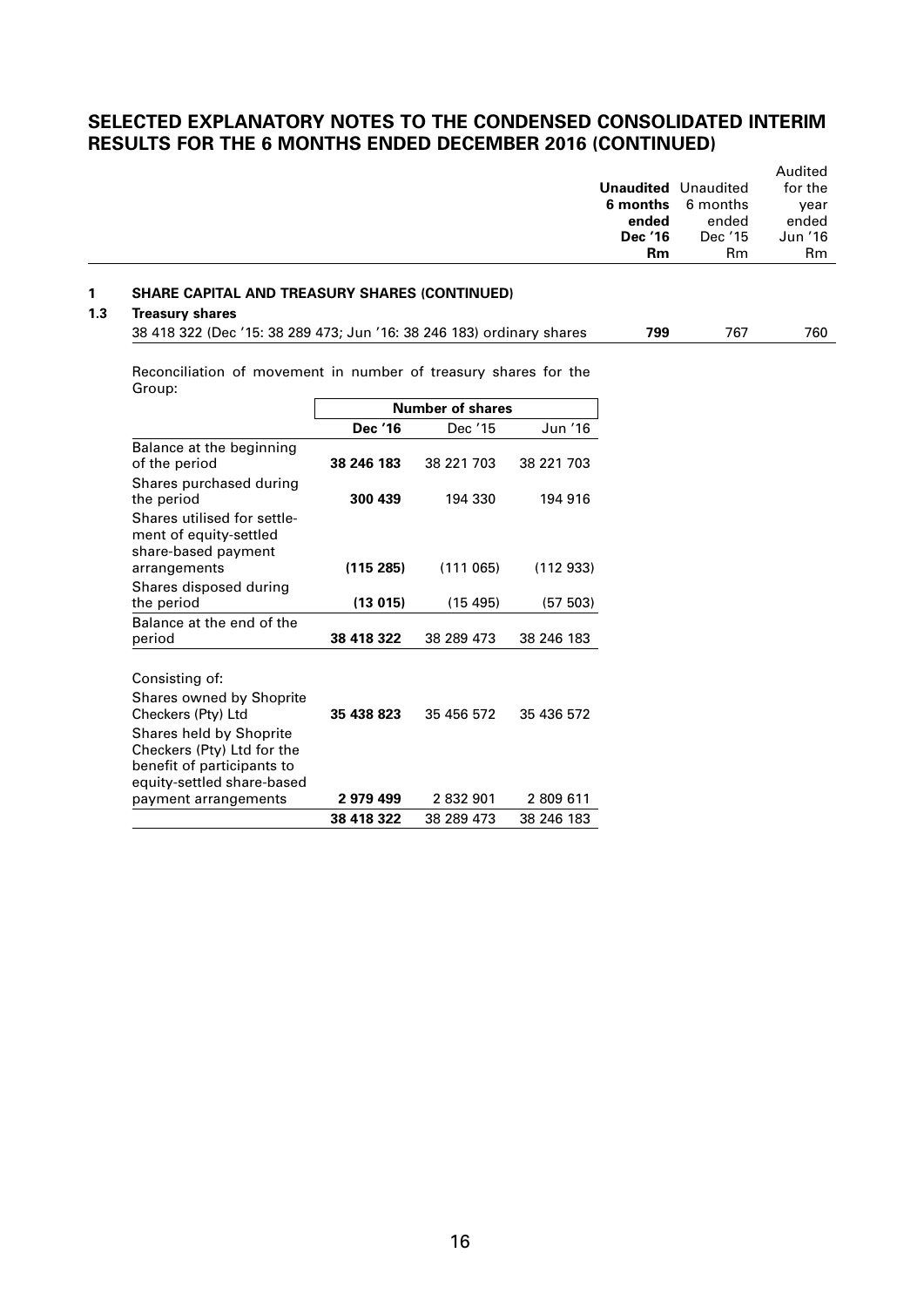|              |                                                    | 6 months<br>ended<br>Dec '16<br>Rm | <b>Unaudited</b> Unaudited<br>6 months<br>ended<br>Dec '15<br>Rm | Audited<br>for the<br>year<br>ended<br>Jun '16<br>Rm |
|--------------|----------------------------------------------------|------------------------------------|------------------------------------------------------------------|------------------------------------------------------|
|              |                                                    |                                    |                                                                  |                                                      |
| $\mathbf{2}$ | <b>BORROWINGS</b>                                  |                                    |                                                                  |                                                      |
|              | Consisting of:                                     |                                    |                                                                  |                                                      |
|              | Shoprite Holdings Ltd preference share capital     |                                    | $\overline{2}$                                                   |                                                      |
|              | Convertible bonds (note 2.1)                       | 4 4 4 6                            | 4 5 8 2                                                          | 4 655                                                |
|              | ABSA Bank Ltd (note 2.2)                           | 1 3 6 4                            |                                                                  |                                                      |
|              | Standard Chartered Bank (Mauritius) Ltd (note 2.3) | 682                                |                                                                  | 222                                                  |
|              | Standard Bank de Angola, S.A.                      |                                    | 312                                                              | 121                                                  |
|              | First National Bank of Namibia Ltd                 | 112                                | 96                                                               | 105                                                  |
|              | Other borrowings                                   | 28                                 | 19                                                               | 21                                                   |
|              |                                                    | 6632                               | 5011                                                             | 5 1 2 4                                              |

#### **2.1 Convertible bonds**

The Group has issued 6.5% convertible bonds for a principal amount of R4.7 billion (Dec '15: R4.7 billion; Jun '16: R4.7 billion). The bonds mature on 3 April 2017 at their nominal value of R4.7 billion (Dec '15: R4.7 billion; Jun '16: R4.7 billion) or can be converted into shares at the holders' option at the maturity date at the rate of 5 919.26 shares per R1 million. The Group holds, subject to conditions, rights on early redemption. The values of the liability component and the equity conversion component were determined at issuance of the bonds.

The fair value of the liability component was calculated using a market interest rate for an equivalent non-convertible bond at initial recognition. The residual amount, representing the value of the equity conversion option, is included in shareholders' equity in other reserves, net of income taxes.

The convertible bonds recognised in the statement of financial position is calculated as follows: Liability component at the beginning of the period **4 655** 4 511 4 511 Ordinary shares issued on conversion of convertible bonds **(268)** — — Interest expense **202** 223 449 Interest paid **(143)** (152) (305) Liability component at the end of the period **4 446** 4 582 4 655

#### **2.2 ABSA Bank Ltd**

This loan is denominated in US dollar, unsecured, payable within 12 months and bears interest at an average of 1.2% p.a.

#### **2.3 Standard Chartered Bank (Mauritius) Ltd**

This loan is denominated in US dollar, unsecured, payable within 12 months and bears interest at an average of 2.39% (Dec '15: N/A; Jun '16: 2.65%) p.a.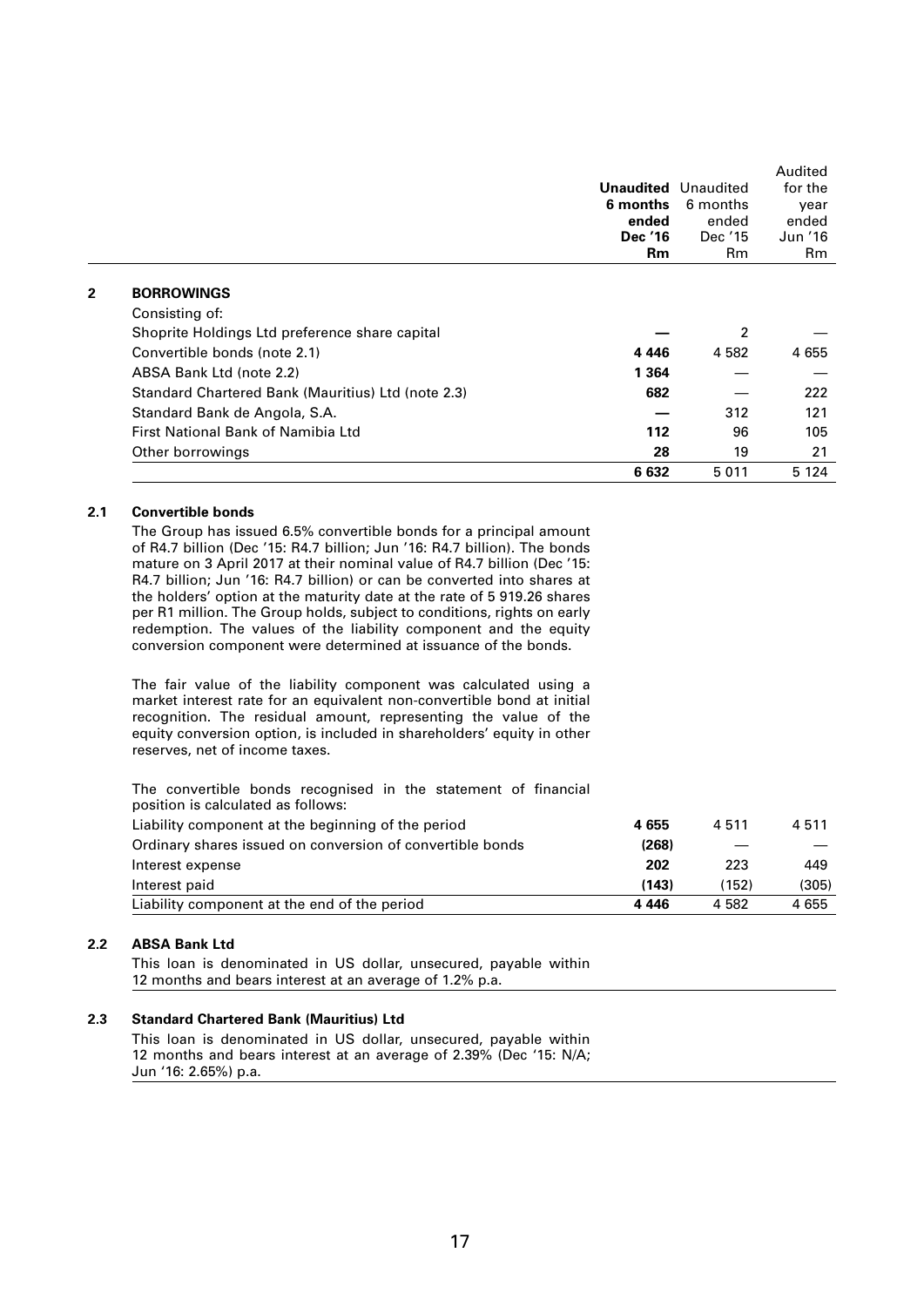## **SELECTED EXPLANATORY NOTES TO THE CONDENSED CONSOLIDATED INTERIM RESULTS FOR THE 6 MONTHS ENDED DECEMBER 2016 (CONTINUED)**

Audited

|   |                                                                                                                                                                                                                                                                                                                                                                                                                                 | 6 months<br>ended<br>Dec '16 | <b>Unaudited</b> Unaudited<br>6 months<br>ended<br>Dec '15 | Auglied<br>for the<br>year<br>ended<br>Jun '16 |
|---|---------------------------------------------------------------------------------------------------------------------------------------------------------------------------------------------------------------------------------------------------------------------------------------------------------------------------------------------------------------------------------------------------------------------------------|------------------------------|------------------------------------------------------------|------------------------------------------------|
|   |                                                                                                                                                                                                                                                                                                                                                                                                                                 | <b>Rm</b>                    | Rm                                                         | Rm                                             |
| 3 | <b>HELD-TO-MATURITY INVESTMENTS</b><br>AOA, USD Index Linked, Angola Government Bonds                                                                                                                                                                                                                                                                                                                                           | 750                          |                                                            |                                                |
|   | The AOA, USD Index Linked, Angola Government Bonds earn interest<br>at an average rate of 7.0% p.a. and are repayable within 24 months.<br>Accrued interest is payable bi-annually. These bonds are denomi-<br>nated in Angola kwanza and no allowance for impairment has been<br>made. The maximum exposure to credit risk at the reporting date is<br>the carrying value. The Group does not hold any collateral as security. |                              |                                                            |                                                |

#### **4 FAIR VALUE OF FINANCIAL INSTRUMENTS**

The fair value of Angola Government Bonds included in held-to-maturity investments amounted to R750.0 million (Dec '15: N/A; Jun '16: N/A) at the statement of financial position date. The fair value is calculated using cash flows discounted at a rate based on the borrowings rate of 7.0% (Dec '15: N/A; Jun '16: N/A) and is within level 2 of the fair value hierarchy.

The fair value of amounts owing by employees included in loans and receivables amounted to R220.8 million (Dec '15: R217.2 million; Jun '16: R217.0 million) at the statement of financial position date. The fair value is calculated using cash flows discounted at a rate based on the borrowings rate of 10.5% (Dec '15: 9.8%; Jun '16: 10.5%) and is within level 2 of the fair value hierarchy.

The fair value of the liability component of the convertible bonds included in borrowings amounted to R4.5 billion (Dec '15: R4.6 billion; Jun '16: R4.7 billion) at the statement of financial position date. The fair value is calculated using cash flows discounted at a rate based on the borrowings rate of 7.8% (Dec '15: 9.4%; Jun '16: 9.5%) and is within level 2 of the fair value hierarchy.

The book value of all other financial assets and liabilities approximate the fair values thereof.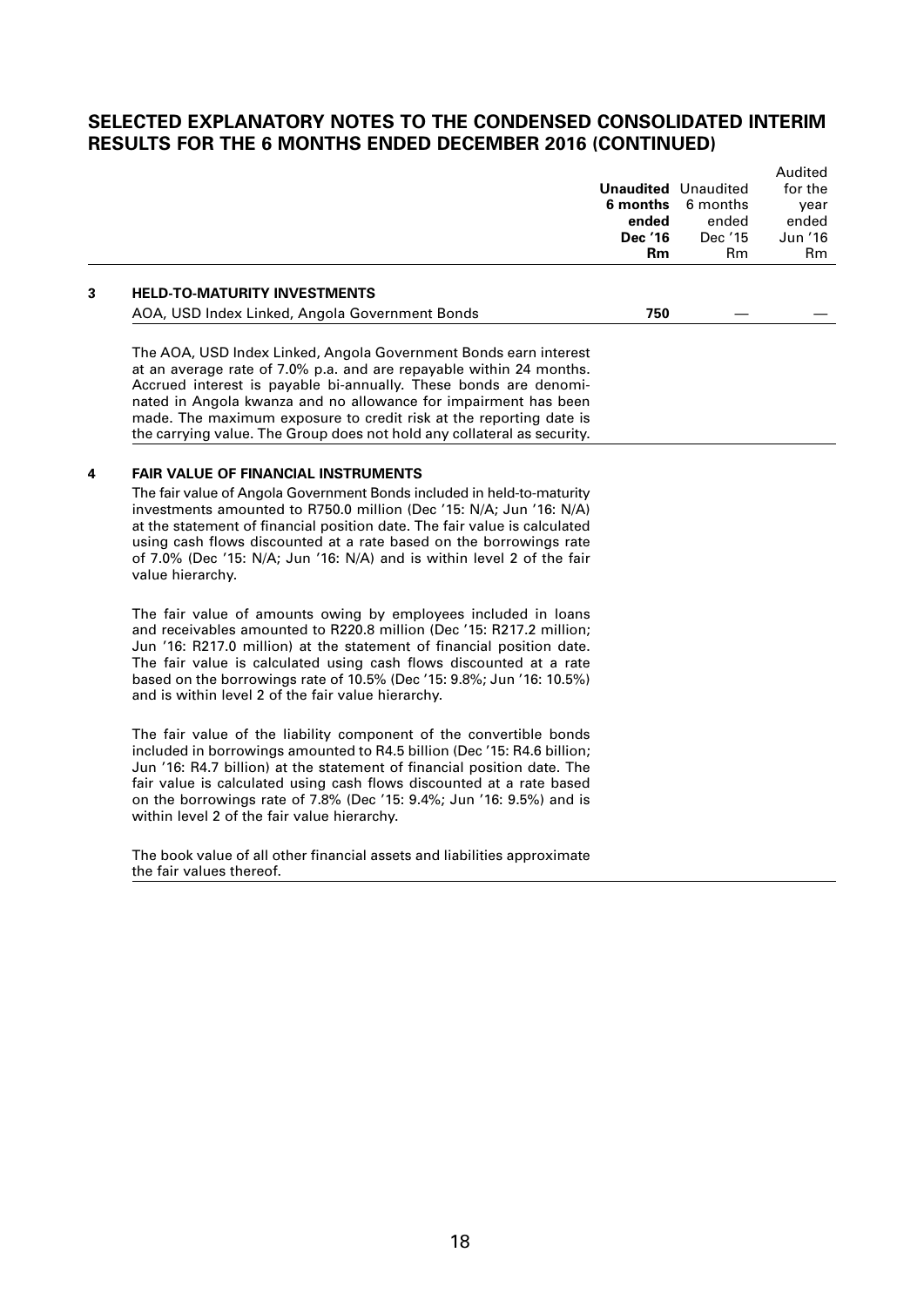|                                                                                             | <b>Unaudited</b><br>6 months<br>ended<br><b>Dec '16</b><br><b>Rm</b> | Unaudited<br>and<br>restated<br>6 months<br>ended<br>Dec '15<br>$Rm^*$ | Audited<br>and<br>restated<br>for the<br>year<br>ended<br>Jun '16<br>$Rm^*$ |
|---------------------------------------------------------------------------------------------|----------------------------------------------------------------------|------------------------------------------------------------------------|-----------------------------------------------------------------------------|
| <b>EARNINGS PER SHARE</b>                                                                   |                                                                      |                                                                        |                                                                             |
| Profit attributable to owners of the parent                                                 | 2 4 3 8                                                              | 2 198                                                                  | 4 8 4 4                                                                     |
| Re-measurements                                                                             | 57                                                                   | (55)                                                                   | 13                                                                          |
| Profit on disposal and scrapping of property                                                |                                                                      |                                                                        | (1)                                                                         |
| Loss on disposal and scrapping of plant and equipment and intangible                        |                                                                      |                                                                        |                                                                             |
| assets                                                                                      | 26                                                                   | 15                                                                     | 59                                                                          |
| Reversal of impairment of property, plant and equipment                                     |                                                                      |                                                                        | (16)                                                                        |
| Impairment of intangible assets                                                             | 32                                                                   |                                                                        | 66                                                                          |
| Insurance claims receivable                                                                 |                                                                      |                                                                        | (25)                                                                        |
| Profit on disposal of investment in associate                                               |                                                                      | (71)                                                                   | (71)                                                                        |
| Profit on other investing activities                                                        | (1)                                                                  |                                                                        | (1)                                                                         |
| Re-measurements included in equity-accounted loss of associates<br>and joint ventures       |                                                                      | 1                                                                      | $\overline{2}$                                                              |
| Income tax effect on re-measurements                                                        | (17)                                                                 | (5)                                                                    | (19)                                                                        |
| Headline earnings                                                                           | 2 4 7 8                                                              | 2 1 3 8                                                                | 4838                                                                        |
|                                                                                             |                                                                      |                                                                        |                                                                             |
| Number of ordinary shares                                                                   |                                                                      | '000                                                                   |                                                                             |
| - In issue                                                                                  | 536 035                                                              | 534 582                                                                | 534 626                                                                     |
| - Weighted average                                                                          | 535 753                                                              | 534 664                                                                | 534 636                                                                     |
| - Weighted average adjusted for dilution                                                    | 538 585                                                              | 537 428                                                                | 537 423                                                                     |
| Reconciliation of weighted average number of ordinary shares in<br>issue during the period: |                                                                      |                                                                        |                                                                             |
| Weighted average number of ordinary shares                                                  | 535 753                                                              | 534 664                                                                | 534 636                                                                     |
| Adjustments for dilutive potential of full share grants                                     | 2832                                                                 | 2 764                                                                  | 2 7 8 7                                                                     |
| Weighted average number of ordinary shares for diluted earnings per<br>share                | 538 585                                                              | 537 428                                                                | 537 423                                                                     |
|                                                                                             |                                                                      |                                                                        |                                                                             |
| Earnings per share                                                                          |                                                                      | <b>Cents</b>                                                           |                                                                             |
| - Basic earnings                                                                            | 455.0                                                                | 411.5                                                                  | 906.0                                                                       |
| - Diluted earnings                                                                          | 452.6                                                                | 409.4                                                                  | 901.3                                                                       |
| - Basic headline earnings                                                                   | 462.5                                                                | 400.2                                                                  | 905.0                                                                       |
| - Diluted headline earnings                                                                 | 460.0                                                                | 398.2                                                                  | 900.3                                                                       |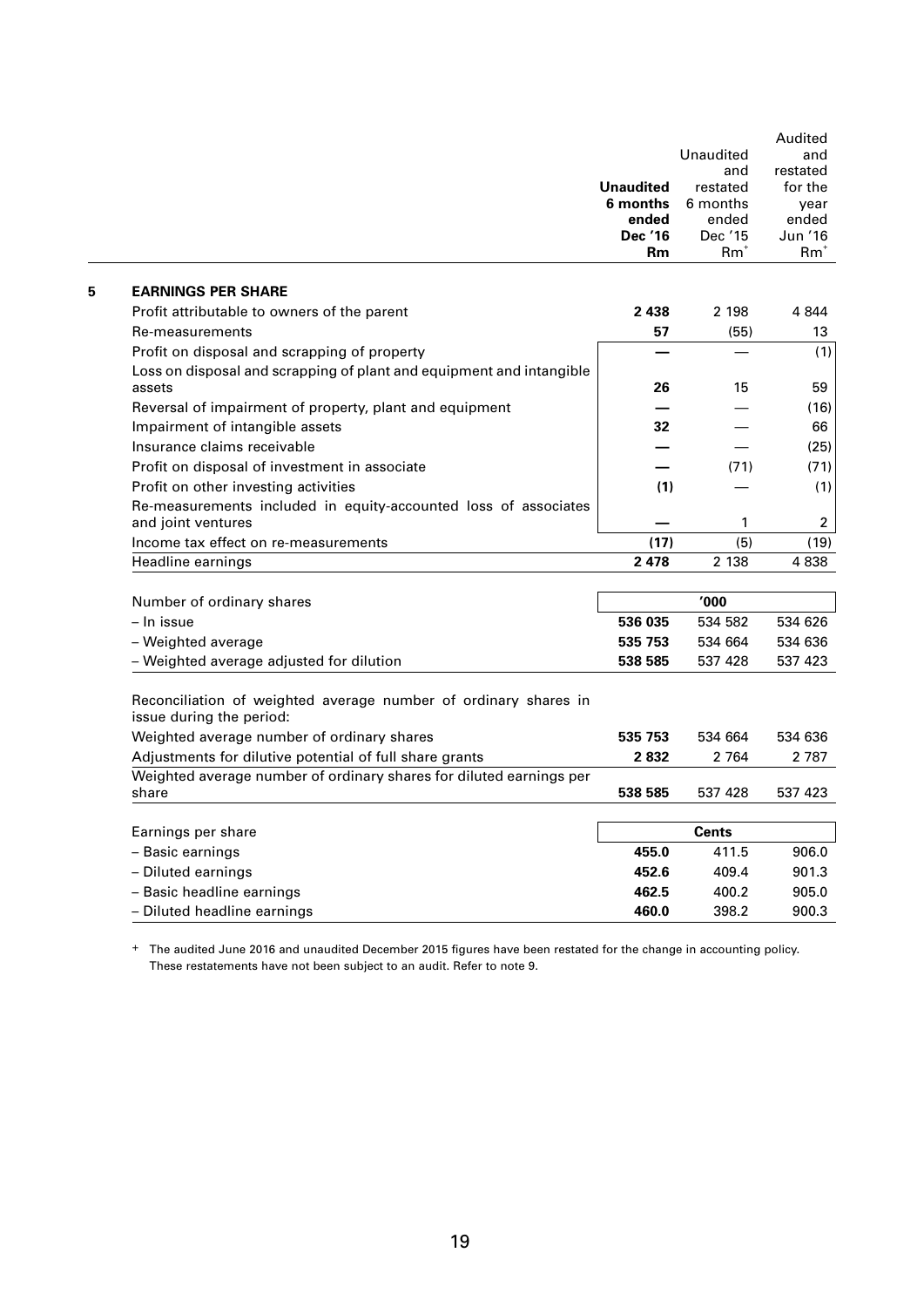## **SELECTED EXPLANATORY NOTES TO THE CONDENSED CONSOLIDATED INTERIM RESULTS FOR THE 6 MONTHS ENDED DECEMBER 2016 (CONTINUED)**

|     |                                                                      |                   |                   | Audited           |
|-----|----------------------------------------------------------------------|-------------------|-------------------|-------------------|
|     |                                                                      |                   | Unaudited         | and               |
|     |                                                                      |                   | and               | restated          |
|     |                                                                      | <b>Unaudited</b>  | restated          | for the           |
|     |                                                                      | 6 months<br>ended | 6 months<br>ended | vear<br>ended     |
|     |                                                                      | <b>Dec '16</b>    | Dec '15           | Jun '16           |
|     |                                                                      | <b>Rm</b>         | $Rm^*$            | $Rm$ <sup>+</sup> |
| 6   | <b>CASH FLOW INFORMATION</b>                                         |                   |                   |                   |
| 6.1 | <b>Non-cash items</b>                                                |                   |                   |                   |
|     | Depreciation of property, plant and equipment                        | 1 0 6 5           | 955               | 1993              |
|     | Amortisation of intangible assets                                    | 155               | 143               | 295               |
|     | Net fair value (gains)/losses on financial instruments               |                   | (7)               | 30                |
|     | Exchange rate losses/(gains)                                         | 188               | (11)              | 46                |
|     | Profit on disposal and scrapping of property                         |                   |                   | (1)               |
|     | Loss on disposal and scrapping of plant and equipment and intangible |                   |                   |                   |
|     | assets                                                               | 26                | 15                | 59                |
|     | Reversal of impairment of property, plant and equipment              |                   |                   | (16)              |
|     | Impairment of intangible assets                                      | 32                |                   | 66                |
|     | Profit on disposal of investment in associate                        |                   | (71)              | (71)              |
|     | Movement in provisions                                               | 5                 | 29                | 5                 |
|     | Movement in cash-settled share-based payment accrual                 | (17)              | (23)              | (10)              |
|     | Movement in share-based payment reserve                              | 69                | 72                | 140               |
|     | Movement in fixed escalation operating lease accruals                | 79                | 79                | 145               |
|     |                                                                      | 1602              | 1 1 8 1           | 2 681             |
| 6.2 | <b>Changes in working capital</b>                                    |                   |                   |                   |
|     | Inventories                                                          | (3802)            | (3, 405)          | (1998)            |
|     | Trade and other receivables                                          | (641)             | (799)             | (588)             |
|     | Trade and other payables                                             | 6 0 94            | 5 3 4 5           | (748)             |
|     |                                                                      | 1651              | 1 1 4 1           | (3334)            |
|     |                                                                      |                   |                   |                   |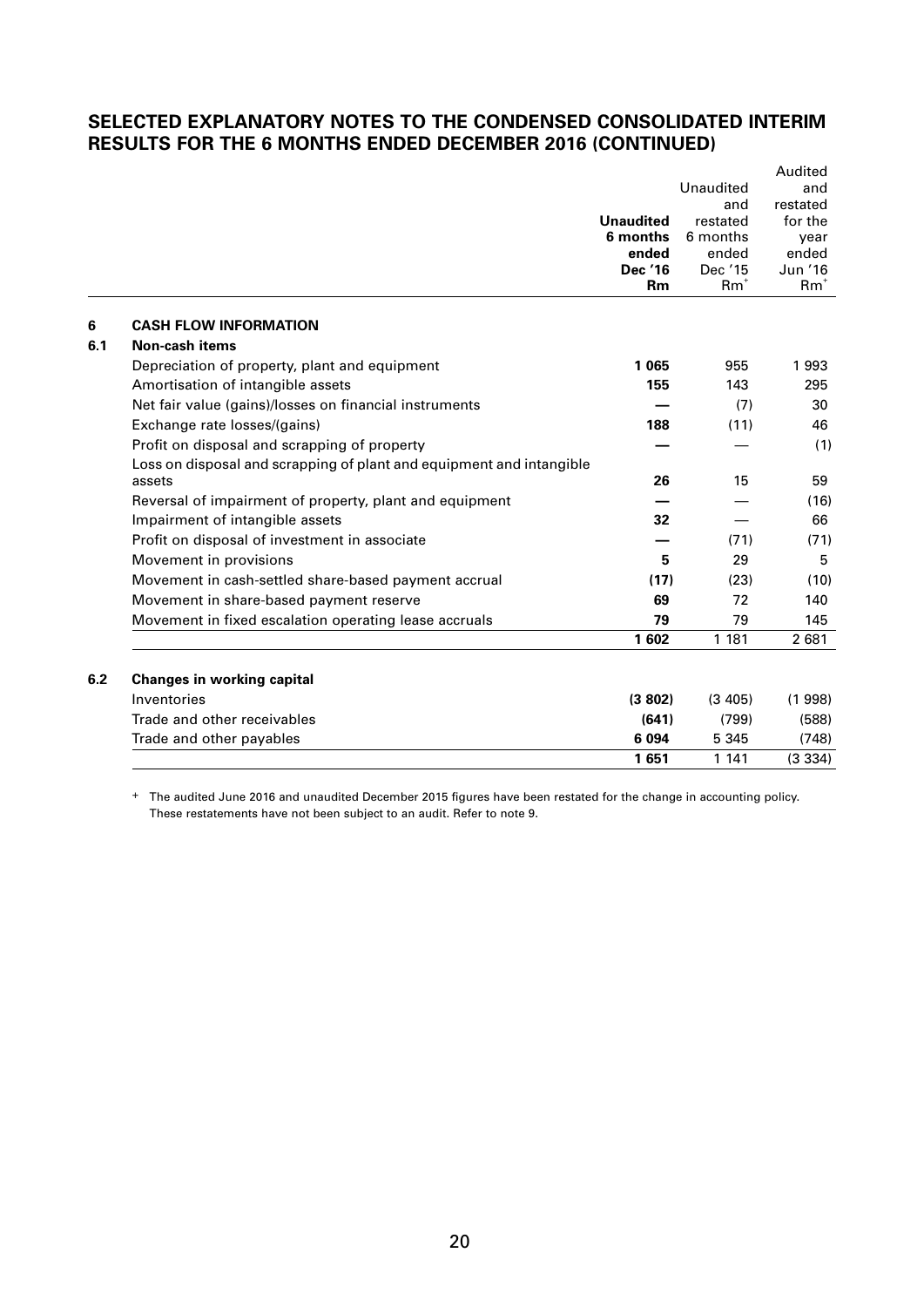| Unaudited<br>and<br>restated<br>and<br>for the<br>Unaudited<br>restated<br>6 months<br>6 months<br>year<br>ended<br>ended<br>ended<br>Dec '15<br>Jun '16<br>Dec '16<br>$Rm^+$<br>$Rm^*$<br>Rm |  | Audited |
|-----------------------------------------------------------------------------------------------------------------------------------------------------------------------------------------------|--|---------|
|                                                                                                                                                                                               |  |         |
|                                                                                                                                                                                               |  |         |
|                                                                                                                                                                                               |  |         |
|                                                                                                                                                                                               |  |         |
|                                                                                                                                                                                               |  |         |
|                                                                                                                                                                                               |  |         |
|                                                                                                                                                                                               |  |         |

#### **7 RELATED-PARTY INFORMATION**

During the period under review, in the ordinary course of business, certain companies within the Group entered into transactions with each other. All these intergroup transactions are similar to those in the prior year and have been eliminated in the condensed interim financial statements on consolidation.

| SUPPLEMENTARY INFORMATION         |         |         |      |
|-----------------------------------|---------|---------|------|
| Contracted capital commitments    | 1933    | 1 252   | 682  |
| Contingent liabilities            | 107     | 35      | 146  |
| Net asset value per share (cents) | 4 0 0 6 | 3 8 3 0 | 3942 |
|                                   |         |         |      |

+ The audited June 2016 and unaudited December 2015 figures have been restated for the change in accounting policy. These restatements have not been subject to an audit. Refer to note 9.

#### **9 CHANGE IN ACCOUNTING POLICY**

During the reporting period, the Group changed its accounting policy with respect to the treatment of advertising rebates. "IFRS 15: Revenue from contracts with customers" provides more clarity on how the supplier should treat the payment of rebates to its customers: "An entity shall account for consideration payable to a customer as a reduction of the transaction price and, therefore, of revenue unless the payment to the customer is in exchange for a distinct good or service (as described in paragraphs 26 to 30) that the customer transfers to the entity." (IFRS 15 par 70).

The Group's advertising rebates result from the process of negotiating the best product price with the supplier and therefore the Group does not provide distinct goods or services to its suppliers in exchange for the rebates. It is our view that the rebates paid by our suppliers would therefore be treated as a reduction of the suppliers' revenue in terms of IFRS 15. We believe that there should be symmetry in the accounting treatment of rebates by suppliers and customers. Therefore if the supplier is treating the rebate as a reduction of revenue, the Group, as the customer, should account for rebates as a reduction in the purchase price of inventory, which will result in a reduction of cost of sales when inventory is sold.

The Group previously classified these rebates net of advertising expenses with its other operating income in the statement of comprehensive income. It was concluded that the Group's inventory accounting policy should be changed as a result of the additional guidance provided by IFRS 15 with regards to the accounting treatment of our rebates. Further, in accordance with "IAS 8: Accounting policies, changes in accounting estimates and errors", it results in information that is more relevant to the financial position and performance.